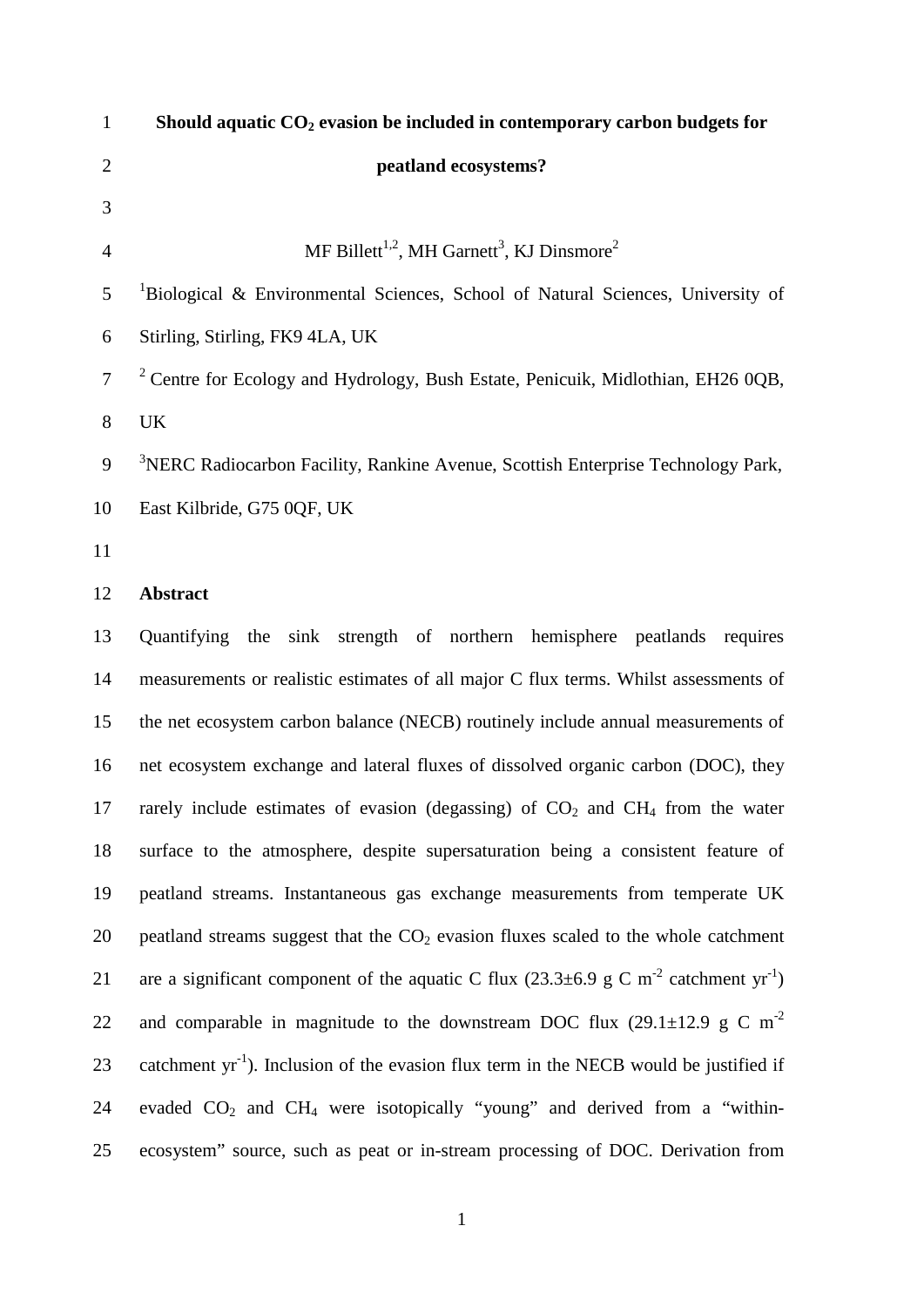"old" biogenic or geogenic sources would indicate a separate origin and age of C fixation, disconnected from the ecosystem accumulation rate that the NECB definition 3 implies. Dual isotope analysis ( $\delta^{13}$ C and  $^{14}$ C) of evasion CO<sub>2</sub> and DOC strongly 4 suggest that the source and age of both are different and that evasion  $CO<sub>2</sub>$  is largely derived from allochthonous (non-stream) sources. Whilst evasion is an important flux term relative to the other components of the NECB, isotopic data suggest that its 7 source and age are peatland-specific. Evidence suggests that a component of the  $CO<sub>2</sub>$ - C evading from stream surfaces was originally fixed from the atmosphere at a significantly earlier time (pre-AD1955) than modern (post-AD1955) C fixation by photosynthesis.

#### **1. Introduction**

 Northern hemisphere peatlands are a huge global repository of organic C (estimates vary between 200-450 Pg C (Gorham 1991; Turunen and others 2002)) and its 15 breakdown products. The latter are released directly as  $CO<sub>2</sub>$ , CH<sub>4</sub> and dissolved and particulate organic carbon (DOC and POC) into freshwater systems from which direct gaseous losses of C (evasion or degassing) to the atmosphere occurs. The magnitude of the aquatic C loss pathway is of significant interest, particularly as the climate warms and sink-source relationships of peatlands change (IPCC, 2007). Where the evasion flux has been quantified (Kling and others 1991; Dinsmore and others 2010) data have shown that it is a significant component of the NECB and on a catchment- scale is of the same order of magnitude as the lateral flux of DOC (Hope and others 2001; Wallin and others 2013). The NECB, defined as the net rate of carbon accumulation or loss from an ecosystem, includes two flux terms that are directly linked to the aquatic pathway, net dissolved inorganic and organic C inputs/losses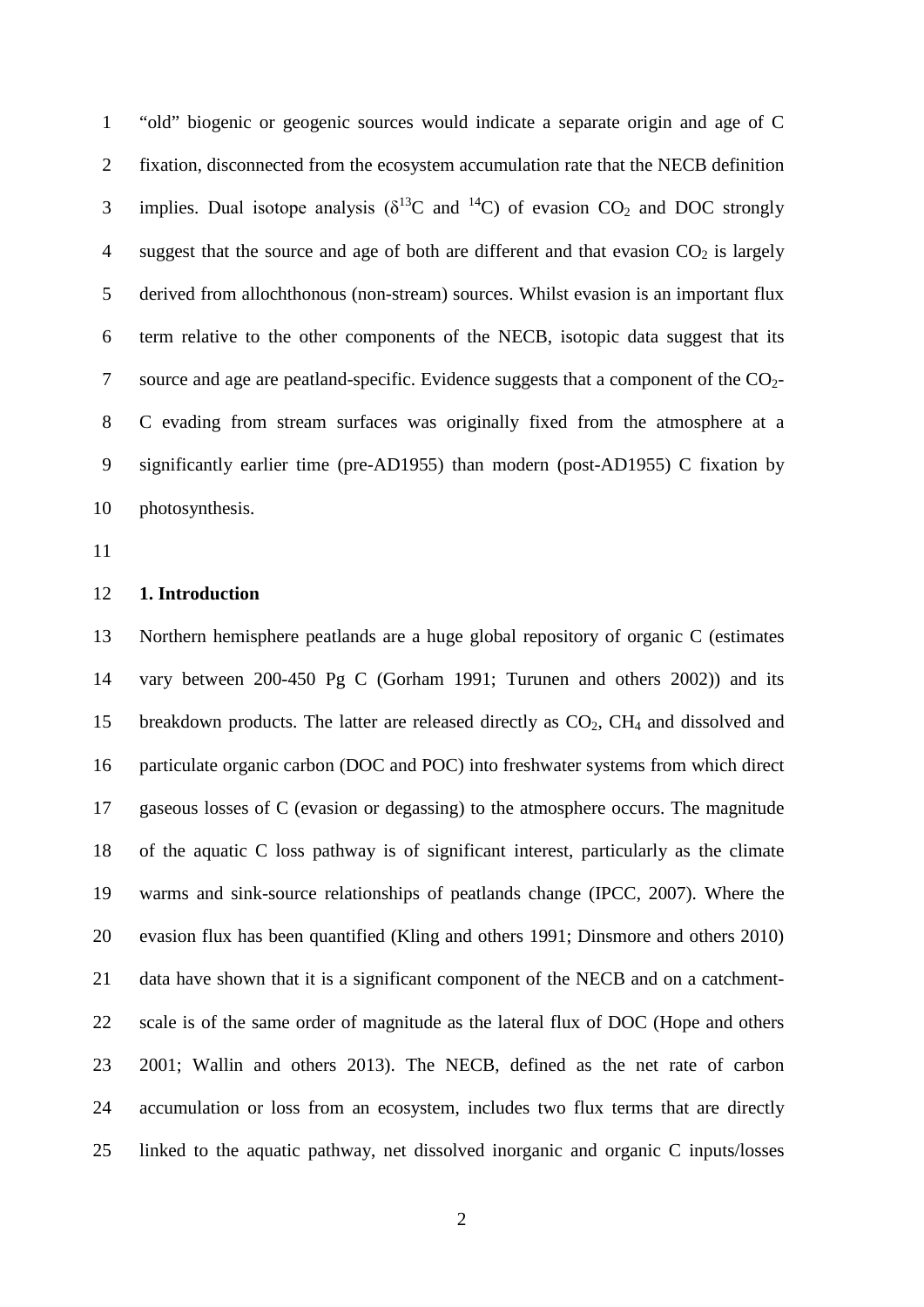1 (F<sub>DIC</sub> and F<sub>DOC</sub>) (Chapin and others 2006). The conceptual framework of the NECB also explicitly defines its lower physical limits, which in the case of terrestrial ecosystems is below the rooting zone, and for freshwater ecosystems the bottom of either the sediments or the water column (Chapin and others 2006). Changes in both the annual C balance and NECB are now being routinely measured across northern hemisphere peatlands in order to quantify changes in C sink strength. Measurement periods range from 2-6 years and include studies from Scotland (1996-98, 2007-08), Canada (1998-2004), Sweden (2004-05) and Ireland (2003-08) (Billett and others 2004; Dinsmore and others 2010; Roulet and others 2007; Nilsson and others 2008; Koehler and others 2011).

 The fact that streams and rivers associated with peatland systems are 12 consistently supersaturated with respect to  $CO<sub>2</sub>$  and  $CH<sub>4</sub>$  (Hope and others 2001; Dinsmore and Billett 2008; Wallin and others 2011) is a clear indication of the degassing potential of the aquatic system. Both gases are lost from the aquatic pathway as surface water gas concentrations progressively equilibrate with lower concentrations in the atmosphere. This has been demonstrated in downstream spatial 17 measurements of  $pCO_2$  and  $pCH_4$  in which high concentrations are directly related to the spatial distribution of peat soils (Dawson and others 2002; Billett and Moore 2008) and where outgassing occurs in the proximity of source areas (Nilsson and others 2008). Measurements from the UK, N America and Sweden show that significant amounts of gas exchange occur across the water-air interface of peatland streams (Billett and Moore 2008; Billett and Harvey 2013; Wallin and others 2011). However, a lack of water-air flux measurements in small headwater streams has often led to the use of estimated or modelled values of gas transfer coefficients or velocities in regional upscaling (e.g. Teodoru and others 2009). Accurate flux estimates are also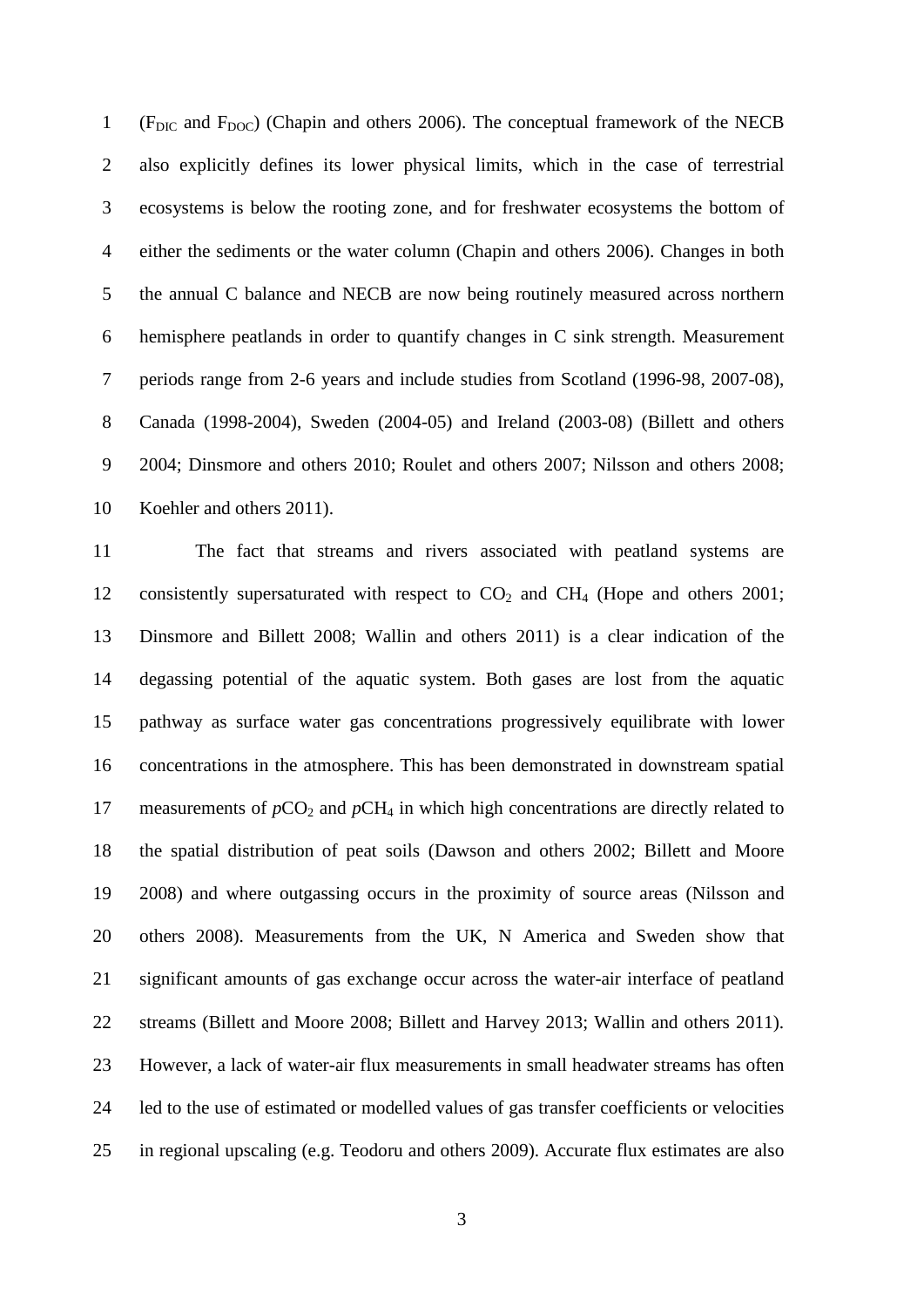hindered by poor quantification of water surface area in low order streams. Hence 2 there is still much uncertainty about the magnitude of the  $CO<sub>2</sub>$  evasion flux and its 3 origin. This uncertainty has been recently improved by studies that show that  $K_{CO2}$ 4 (the gas transfer coefficient of  $CO<sub>2</sub>$ ) can be predicted by a combination of slope and stream width/depth (Wallin and others 2011) or slope and stream velocity (Butman 6 and Raymond 2011). In addition, the ability to measure  $CO<sub>2</sub>$  concentrations at higher 7 temporal resolution has greatly improved understanding of aquatic  $CO<sub>2</sub>$  hydro-dynamics (Johnson and others 2010, Dinsmore and others 2013).

 Whilst flux terms and the methods used to measure C exchange are well established for land-atmosphere gas exchange and downstream aquatic losses, evasion 11 (degassing of  $CO<sub>2</sub>$  and  $CH<sub>4</sub>$  at the water surface) is less well understood and often poorly quantified or even worse, ignored. Most eddy covariance measurement systems exclude standing or flowing water and leave the evasion flux unmeasured (e.g. Billett and others 2004). Hence in a continental or global context the magnitude of the evasion flux is a major "unknown" (Cole and others 2007), although estimates 16 for US streams and rivers suggest they release  $97\pm32$  Tg of C to the atmosphere each 17 year (Butman and Raymond 2011). Globally it has been estimated that  $CO<sub>2</sub>$  evasion 18 from inland waters is of similar magnitude to  $CO<sub>2</sub>$  uptake by the oceans (Tranvik and others 2009). In arctic lakes and streams it represents 25-50% of the net annual landscape carbon accumulation rate (Kling and others 1991). In the whole Yukon 21 catchment  $(854,700 \text{ km}^2)$  Striegl and others (2012) have estimated that gas emissions from the water surface account for 50% of the total lateral C export. Collectively these values suggest that the evasion flux represents an important loss of carbon and GHGs (greenhouse gases) from peatland ecosystems that include the aquatic pathway. Because the overall concept of the NECB is to assess the net rate of ecosystem C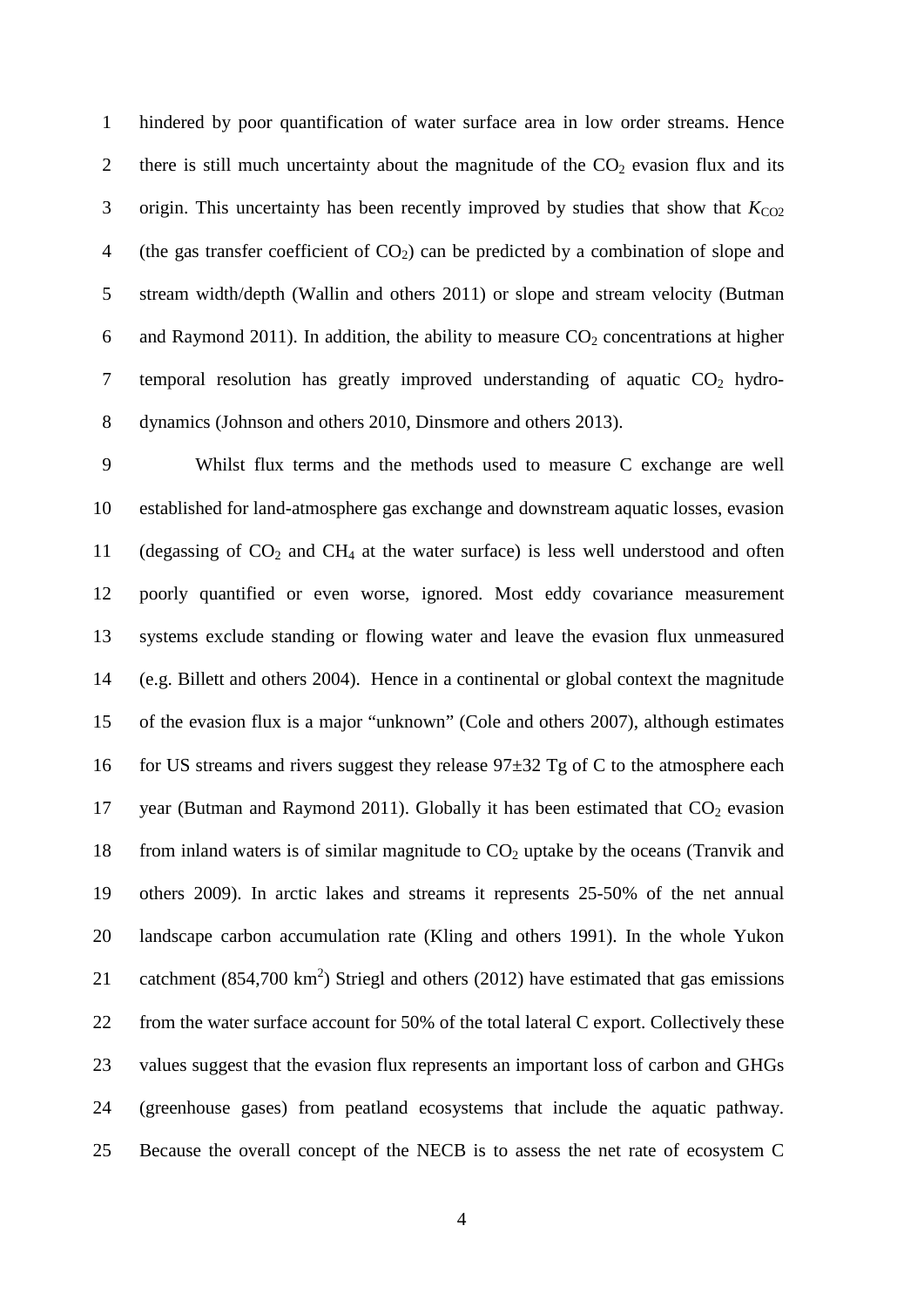1 accumulation ("sink strength"), the inclusion of evasion  $CO<sub>2</sub>$  in NECB calculations will be justified if it is derived wholly from (1) lateral transport to the stream of 3 "young" soil-derived  $CO<sub>2</sub>$ , (2) within-stream decomposition of DOC and POC or (3) 4 C fixed by within-stream photosynthesis. However, if  $CO<sub>2</sub>$  lost by evasion to the atmosphere is "old" and originates from outside the ecosystem boundary (for example, from a geogenic source or below the active rooting zone), inclusion in the NECB would not be justified and lead to an under-estimation of the current sink strength of peatland systems. Whilst "young and old" carbon could be defined in several ways, a chronological tool is required to provide an unambiguous definition. Here we measure the relative age of C based on it's radiocarbon concentration (Levin and Hesshaimer 2000); "young" C is defined as C fixed from the atmosphere post-12 AD1955 that is  ${}^{14}C$  enriched (>100% modern) due to nuclear weapons testing (post-13 bomb); "old" or pre-bomb C is  $^{14}C$  depleted and was fixed pre-AD1955. In addition, 14 if the source of the  $CO<sub>2</sub>$  lost by evasion is both allochthonous and constitutes old stored carbon rather than young recently fixed/respired terrestrial carbon, contemporary NECB estimates would be influenced by carbon fixed during a different era. The concept of an NECB to assess carbon accumulation in terrestrial ecosystems is only useful when the timescales of C fixation are comparable and allow for interaction between individual components; hence it is important that non- contemporary C (for example derived from geological sources or peat produced more 21 than 60 years ago) be excluded.

 Here we aim to address the issue of inclusion of aquatic C in the NECB by firstly assessing the magnitude of the fluxes by comparing instantaneous 24 measurements of  $CO<sub>2</sub>$  evasion and DOC fluxes from 6 UK peatland sites, and then producing estimates of catchment scale evasion fluxes using measurements of water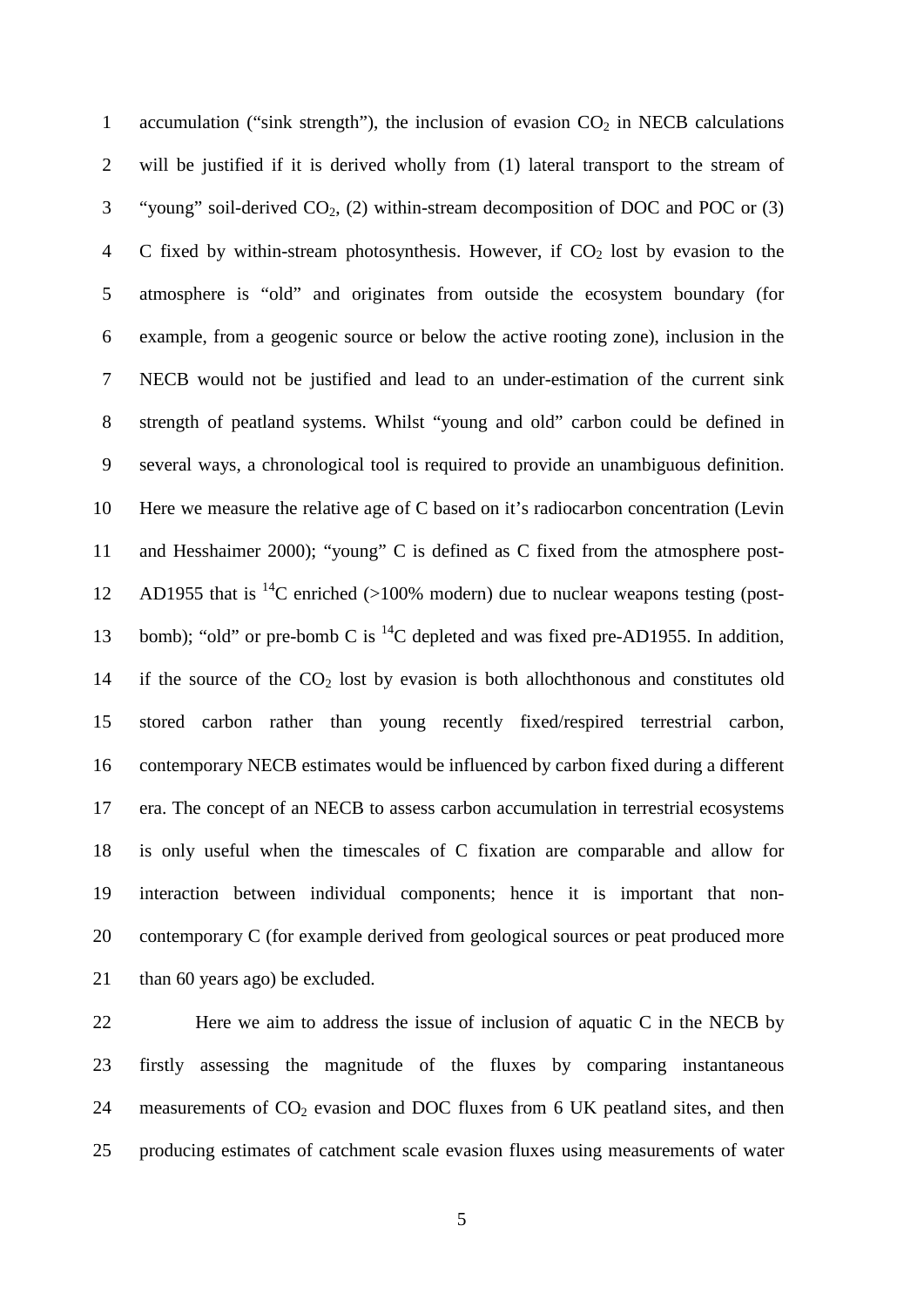1 surface area. We then uniquely combine C flux and dual isotope  $\delta^{13}C$  and  $^{14}C$  measurements from the same sites to answer the following questions; (1) is C evaded as  $CO<sub>2</sub>$  allochthonous (defined as aquatic C derived from terrestrial sources), or is it autochthonous (defined as aquatic C produced by in-stream C fixation), and (2) 5 should evasion  $CO<sub>2</sub>$  be considered as part of the contemporary NECB of peatlands (we define contemporary in this case as our measurement period 2004-2008), or is it derived from an older (pre-AD1955) C pool?

#### **2. Sites and Methods**

 Between 2004-2006 instantaneous aquatic C flux measurements were carried out in peatlands in Scotland (Loch More; Auchencorth Moss), northern England (Moor House; Bleaklow) and Wales (Migneint; Plynlimon). Catchment characteristics are 13 summarised in Table 1. Seven  $1<sup>st</sup>$  to  $3<sup>rd</sup>$  order streams in total were studied, the Achscoriclate Burn (Loch More), Black Burn (Auchencorth Moss), Cottage Hill Sike (CHS) and Rough Sike (both Moor House), Doctor's Gate Clough (Bleaklow), Afon Ddu (Migneint) and Afon Hafren (Plynlimon). The host catchments vary in altitude 17 and size from 121-746 m and 0.2-4.7  $km^2$ , respectively with mean annual precipitation ranging from 1129 mm (Loch More, the most northerly site) to 2746 mm (Plynlimon, the most westerly site). Mean annual air temperature ranged from 5.3-  $10.0^{\circ}$ C. Peatland catchments are typically semi-natural and affected to varying degrees by low levels of (often seasonal) grazing and in some cases drainage. Hydrologically the streams are typically "flashy" with a rapid rainfall-runoff response and a wide range in discharge values (Table 1). Streamwater chemistry is characterised by low pH, low Ca and high DOC concentrations (Billett et al. 2007). For further details of the 7 streams refer to Billett and Harvey (2013).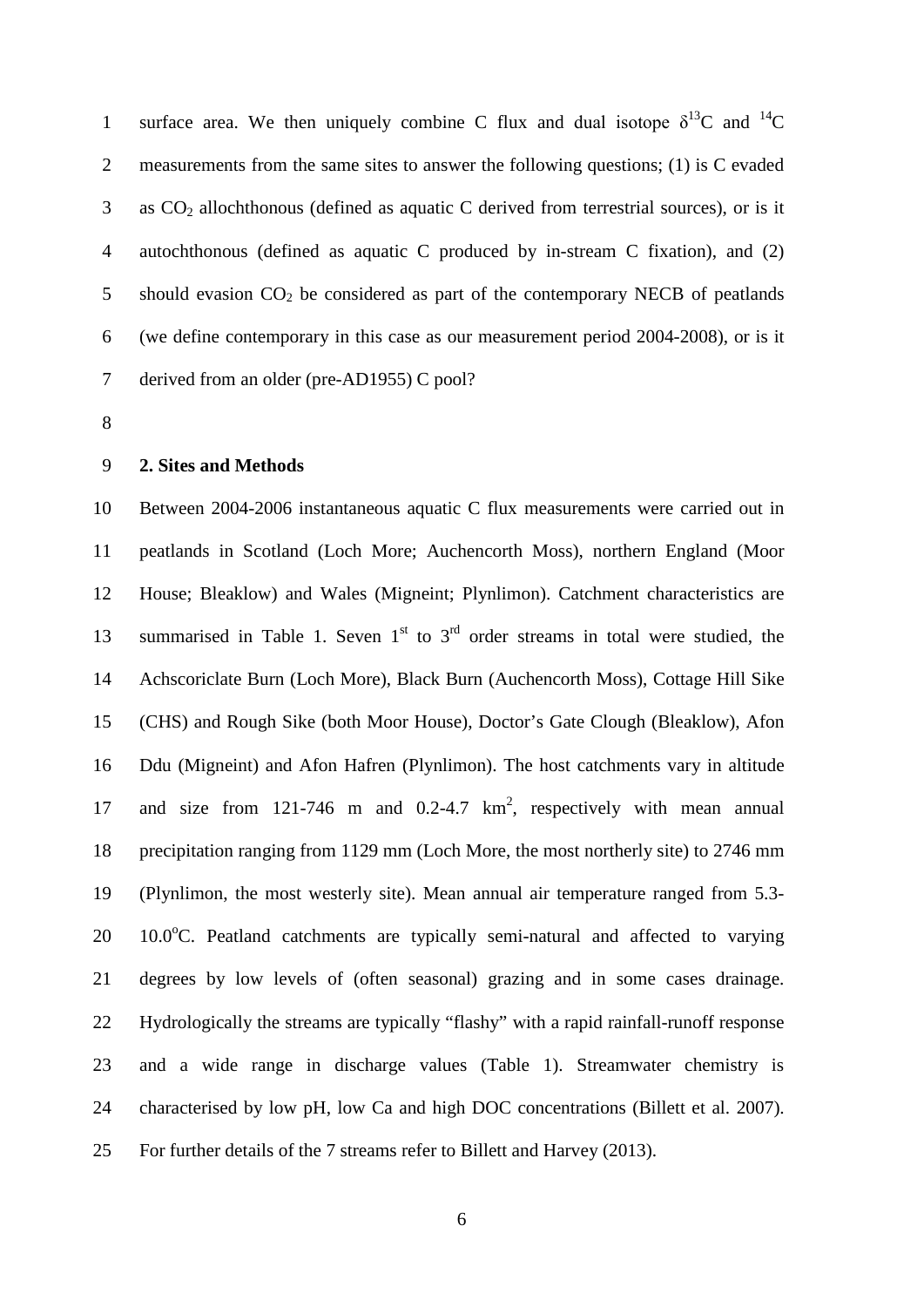1 Between 2-10 concurrent instantaneous flux measurements of vertical  $CO<sub>2</sub>$  (and 2 CH<sub>4</sub>) evasion and lateral aquatic C (DOC, DIC, CO<sub>2</sub> and CH<sub>4</sub>) were made at each of 2 3 locations at the 6 peatland sites (12 sites in total). The evasion flux was measured using 4 a combination of gas (propane) and soluble tracer injection along 18-23 m long reach 5 lengths. The calculated  $(K_{CO2}$  or  $K_{CH4}$ ) gas transfer coefficient was converted to an 6 instantaneous  $CO<sub>2</sub>$  or  $CH<sub>4</sub>$  evasion flux using the following equation:

9

$$
7 \tInstantaneous evasion flux (mg C m-2 s-1) = \underline{\Delta_{CO2} (\Delta_{CH4})} \times K_{CO2} (K_{CH4}) \times \tau \times Q
$$

10 where  $\Delta_{CO2}$  or  $\Delta_{CH4}$  is the difference in the dissolved gas concentrations in the study reach if the stream was at atmospheric equilibrium (mg C  $L^{-1}$ ),  $K_{CO2}$  or  $K_{CH4}$  is the gas 12 transfer coefficient (min<sup>-1</sup>),  $\tau$  is the reach length travel time (min), Q is the average 13 reach discharge  $(L \text{ s}^{-1})$  measured on each occasion at both ends of the study reaches 14 using either a continuous or pulse injection of NaCl tracer, and R the water surface area 15 of the reach  $(m^2)$ . Full details of the methodology and flux calculations are given in 16 Billett and Harvey (2013).

17 Dissolved  $CO<sub>2</sub>$  and  $CH<sub>4</sub>$  were measured directly at both ends of the study reach 18 using headspace analysis (Kling and others 1991; Hope and others 1995; Hope and 19 others 2001). This technique requires measurement of ambient atmospheric  $CO_2/CH_4$ 20 concentration, stream temperature, atmospheric pressure and elevation above mean sea 21 level. A HP5890 Series II with Flame Ionisation Detector (FID) and attached 22 methaniser was used to determine  $CO<sub>2</sub>$  and  $CH<sub>4</sub>$  concentrations ( $CO<sub>2</sub>$  and  $CH<sub>4</sub>$  detection 23 limits 10 ppmv and 70 ppbv, respectively). Two filtered (0.45 µm PTFE) water samples 24 (60 ml) were collected for the determination of DOC concentration. After sample 25 acidification and sparging with  $N_2$ , DOC concentration was determined by digestion/uv 26 oxidation using a Rosemount Dohrman DC-80 TOC Analyser (detection limit 0.1 mg L<sup>-</sup> 27 <sup>1</sup>; precision  $\pm$  0.04 mg L<sup>-1</sup>). DIC concentration was calculated from the difference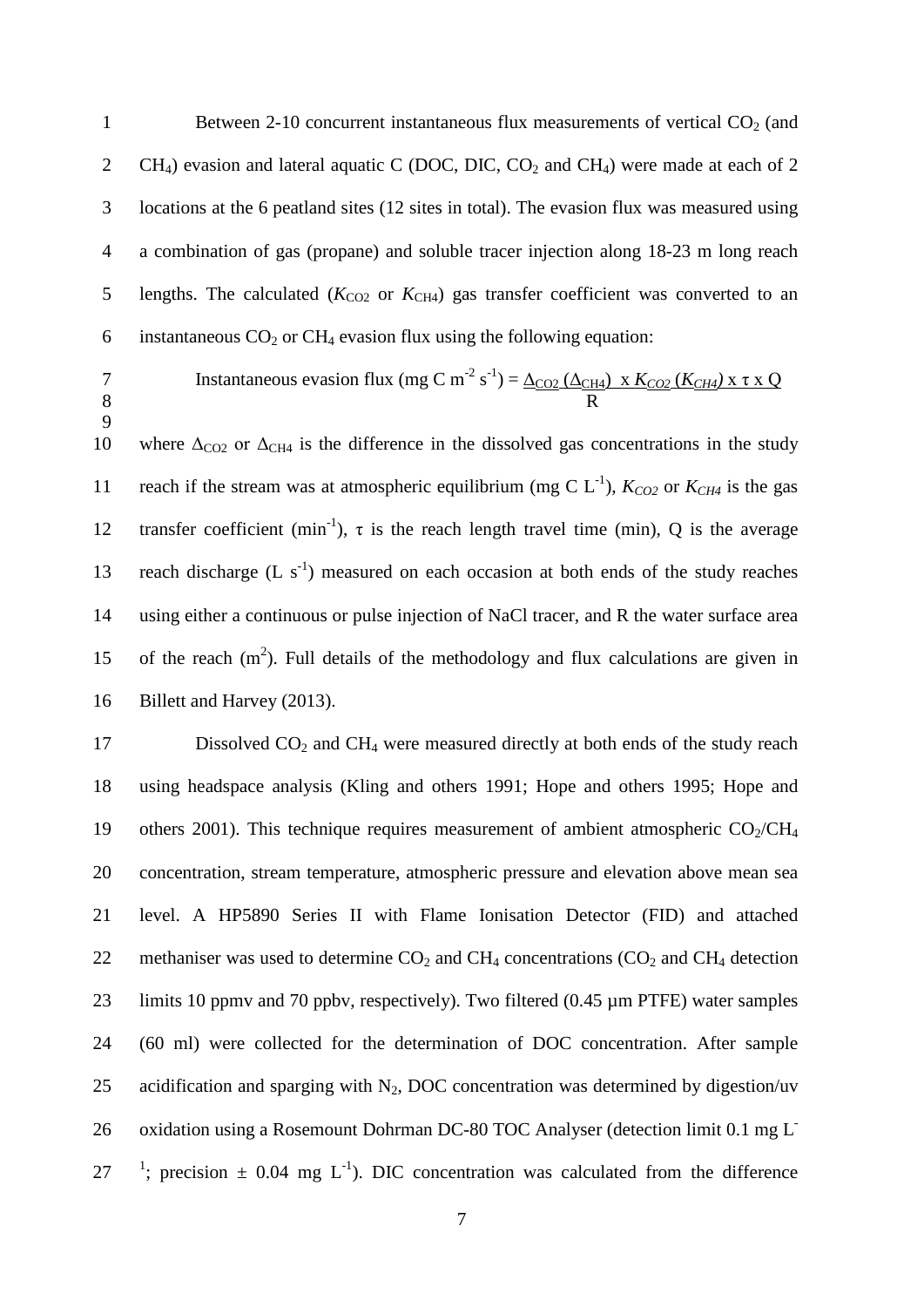1 between the concentration of total dissolved carbon (DOC+DIC) in an unacidified 2 sample and DOC concentration.

3 Instantaneous  $CO_2$  and  $CH_4$  (vertical) evasion fluxes (mg C m<sup>-2</sup> s<sup>-1</sup>) were 4 compared to the lateral (downstream) flux of various C species (DOC, DIC,  $CO<sub>2</sub>$  and 5 CH<sub>4</sub>) by expressing all flux rates per unit area of catchment (mg C ha<sup>-1</sup> catchment s<sup>-1</sup>). 6 Downstream fluxes were calculated by multiplying concentration ( $\mu$ g or mg C L<sup>-1</sup>) by 7 flow  $(L \, s^{-1})$  and dividing by the catchment area upstream of the sample point. For evasion we make the simplifying assumption that the measured evasion rate was representative of the upstream channel area. Although we made evasion measurements along 2 representative reaches in the middle and lower sections of each stream, we know that evasion rate has high spatial variability (see Billett & Harvey 2013 for individual measurements). Then we calculated the water surface area in each catchment from the active drainage area length (including all flowing tributaries) and the average width of all the streams/tributaries within the drainage system. The former was calculated from detailed base maps and ground truthing, the latter by multiple measurements (10 m spacing) of stream width in the field. Catchment-scale evasion rates (allowing comparison with downstream C fluxes) were calculated as follows:

18  $CO_2$  or CH<sub>4</sub> evasion flux (mg C ha<sup>-1</sup> catchment s<sup>-1</sup>) =

Instantaneous flux (mg C m-2 s -1 19 ) x catchment water surface area (ha) 20 upstream catchment area (ha)

21 Simultaneous measurements of the  $\delta^{13}$ C and  $^{14}$ C content of evasion CO<sub>2</sub>-C and DOC-22 C were carried out on several of the UK peatland streams as well as 2 headwater 23 streams in Finnish peatlands. Sufficient evasion  $CO_2$  for <sup>14</sup>C analysis by accelerator 24 mass spectrometry (AMS) was collected directly in the field using a molecular sieve 25 linked to a floating chamber. The  ${}^{14}C$  content of DOC was determined from 1L water 26 samples that were subsequently filtered and freeze dried. For further details of the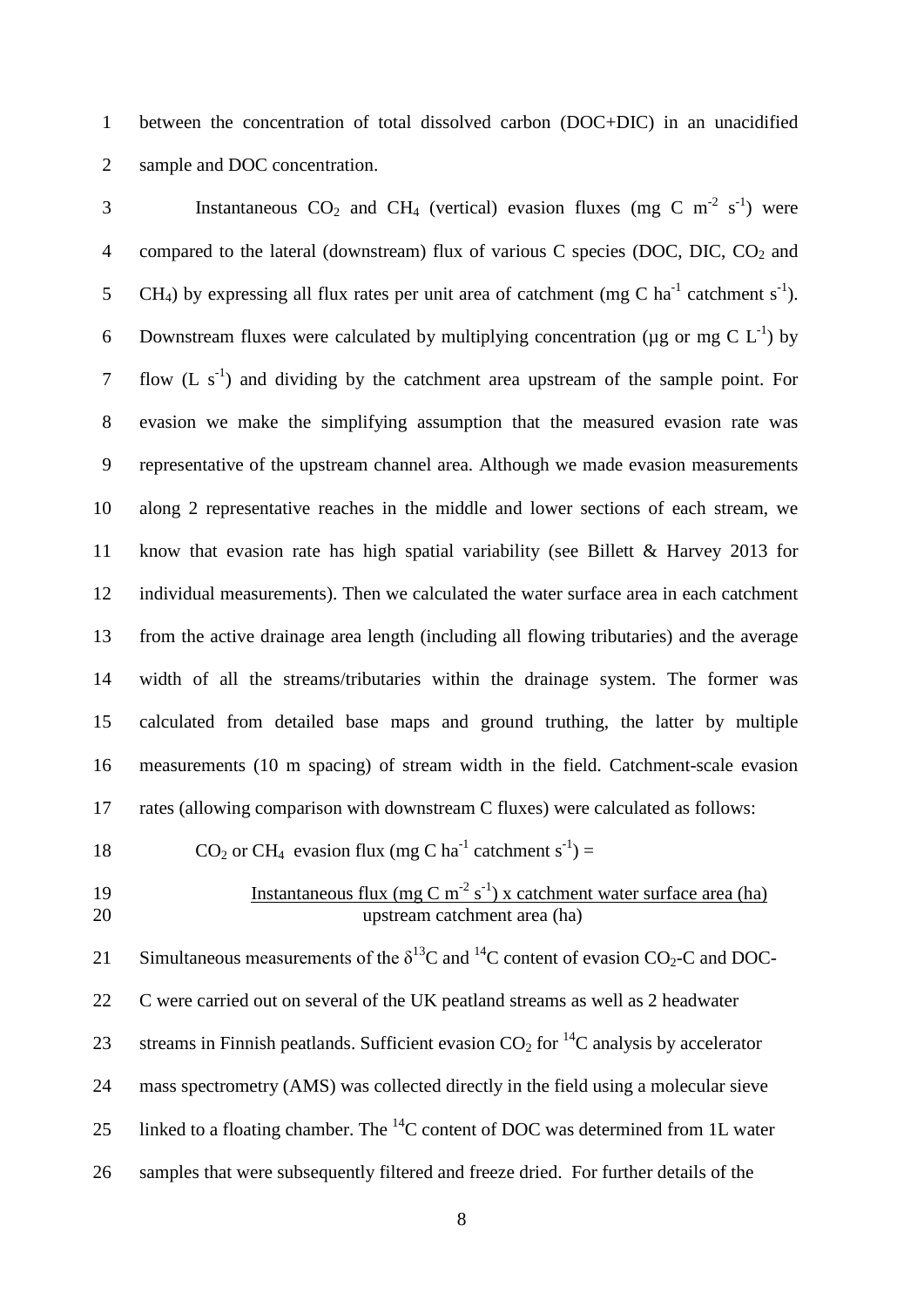methodology see Billett and others 2007; Billett and others 2012a; Billett and others 2012b).

#### **3. Results and Discussion**

5 Mean streamwater concentrations (mg C  $L^{-1}$ ) of C species (Table 2) were dominated 6 by DOC (14.1) with lower amounts of DIC (3.8),  $CO_2$  (1.4) and CH<sub>4</sub> (0.01). 7 Dissolved gas concentrations are equivalent to mean  $epCO<sub>2</sub>$  and  $epCH<sub>4</sub>$  values of 6.1 and 193, respectively (excess partial pressure or *ep* is the concentration of the dissolved gas in the water sample divided by its concentration in pure water at atmospheric equilibrium, Neal and others 1998). Discharge rates at the times the flux 11 measurements were made were  $0.8-374.4$  L s<sup>-1</sup> (mean 45.1). Mean % water surface area within all the headwater catchments was 0.20% (n=7, range 0.07-0.37%). This is one of the most important steps involved in upscaling reach-scale to catchment-scale evasion fluxes. Our measured average value compares favourably with mean estimates of 0.14% from a large number of boreal peatland streams (mean catchment 16 area 67 km<sup>2</sup>) in NW Québec (Teodoru and others 2009) and 0.19% from 1<sup>st</sup> to 4<sup>th</sup> order headwater streams (n=13) in boreal Sweden (Wallin and others 2011). In addition, Hope and others (2001) estimated stream water surface area as 0.22% from a 19 small  $(1.3 \text{ km}^2)$  headwater peatland catchment in NE Scotland. At a much larger scale, Butman and Raymond (2011) used a higher value of 0.52% (regional range 21 0.23-0.84%) for the stream/river water surface area between  $25^{\circ}$ N and  $50^{\circ}$ N in the USA; this value however included stream orders 1 to 10.

23 Both catchment scale  $CO<sub>2</sub>$  evasion and DOC fluxes were similar and

significantly related to flow, although the relationship between discharge and DOC

flux was strongest (Fig. 1). Our catchment-scale evasion rates are likely to under-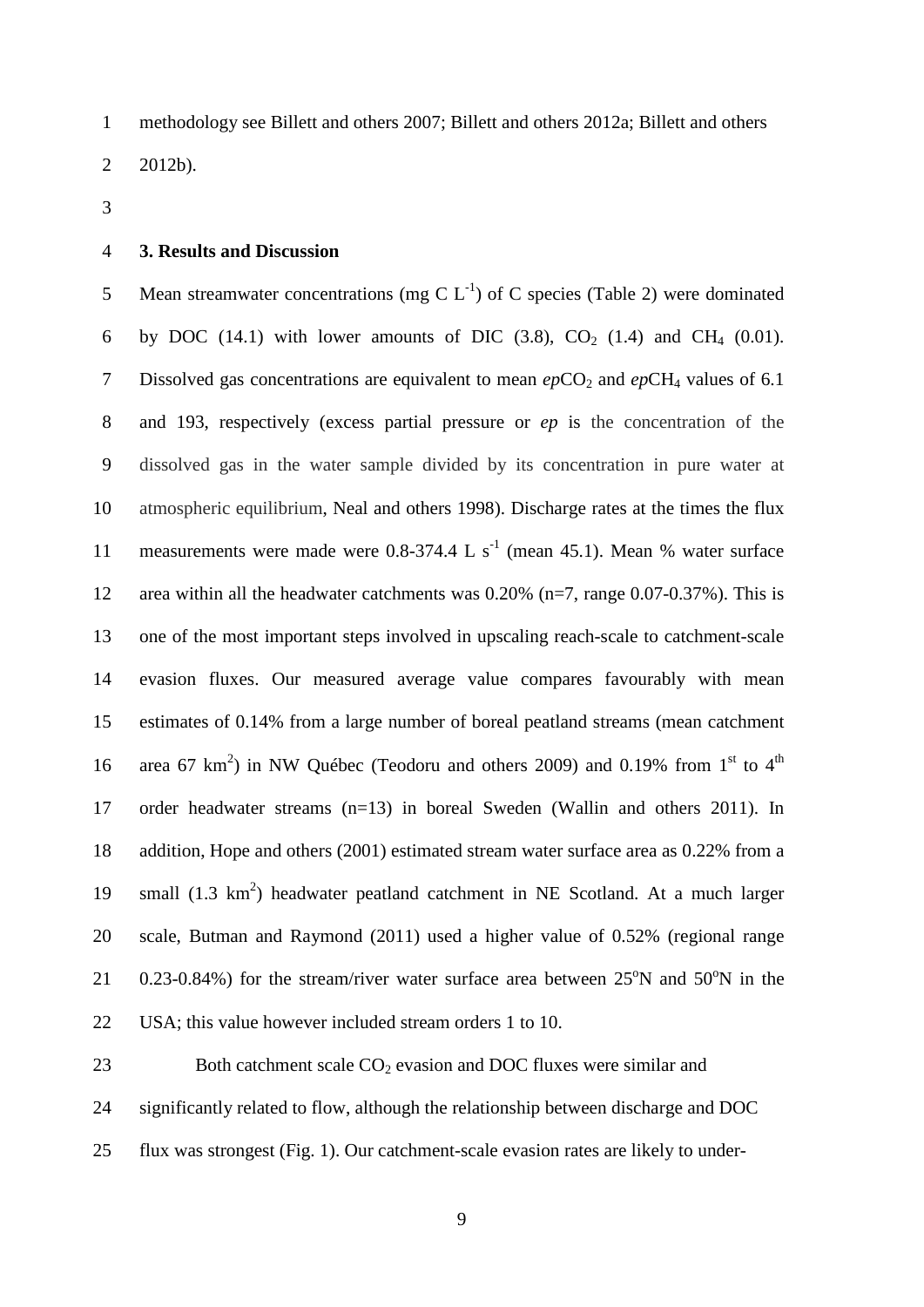| $\mathbf{1}$   | estimate the size of the overall flux because, whilst they include hydrological                             |
|----------------|-------------------------------------------------------------------------------------------------------------|
| $\overline{2}$ | variability, they only include a small degree of spatial variability and exclude the                        |
| 3              | source areas that are often associated with high $pCO_2$ and $pCH_4$ (e.g. Nilsson and                      |
| 4              | others 2008). If the data from all sites are considered collectively the $CO2$ evasion flux                 |
| 5              | $(7.38\pm15.34 \text{ mg C ha}^{-1}$ catchment s <sup>-1</sup> ) was equivalent to the downstream export of |
| 6              | DOC (9.24 $\pm$ 28.56 mg C ha <sup>-1</sup> catchment s <sup>-1</sup> ) and 10x larger than the downstream  |
| $\tau$         | (lateral) export of $CO_2$ -C (Table 2). Overall median $CO_2$ -C evasion fluxes were higher                |
| 8              | than the median DOC fluxes at the sites. Fluxes of $CH4$ (either as evasion or                              |
| 9              | downstream export) were more than 2 orders of magnitude lower than the equivalent                           |
| 10             | CO <sub>2</sub> flux.                                                                                       |

 The values presented in Fig. 1 can be used to make a first approximation of fluxes from each individual catchment (Table 3), although the small number of measurements for each catchment means that individual values have to be treated with 14 a degree of caution. Despite this caveat, annual upscaled  $CO<sub>2</sub>$  evasion fluxes for 15 individual catchments were mostly in the range 9-27 g C m<sup>-2</sup> catchment  $yr^{-1}$  and DOC 16 fluxes in the range 2-29 g C m<sup>-2</sup> catchment yr<sup>-1</sup>; only the Hafren catchment showed a 17 significant difference between flux values. We derive overall annual  $CO<sub>2</sub>$  evasion and DOC flux values from all our peatland headwater streams of 23.3±6.9 and 29.1±12.9 19 g C m<sup>-2</sup> catchmment  $yr^{-1}$ , respectively (Table 3). We compared these values to published DOC fluxes from 6 of the sites derived from long-term datasets (2 to 16 yr) 21 based on a weekly or 2 weekly sampling frequency (Table 2). Both our overall  $CO<sub>2</sub>$  evasion and DOC fluxes were comparable to the long-term published DOC flux value (25.0 g C m<sup>-2</sup> catchment yr<sup>-1</sup>) derived from all the sites (Table 3). We are therefore confident that the overall flux values derived from a relatively small number of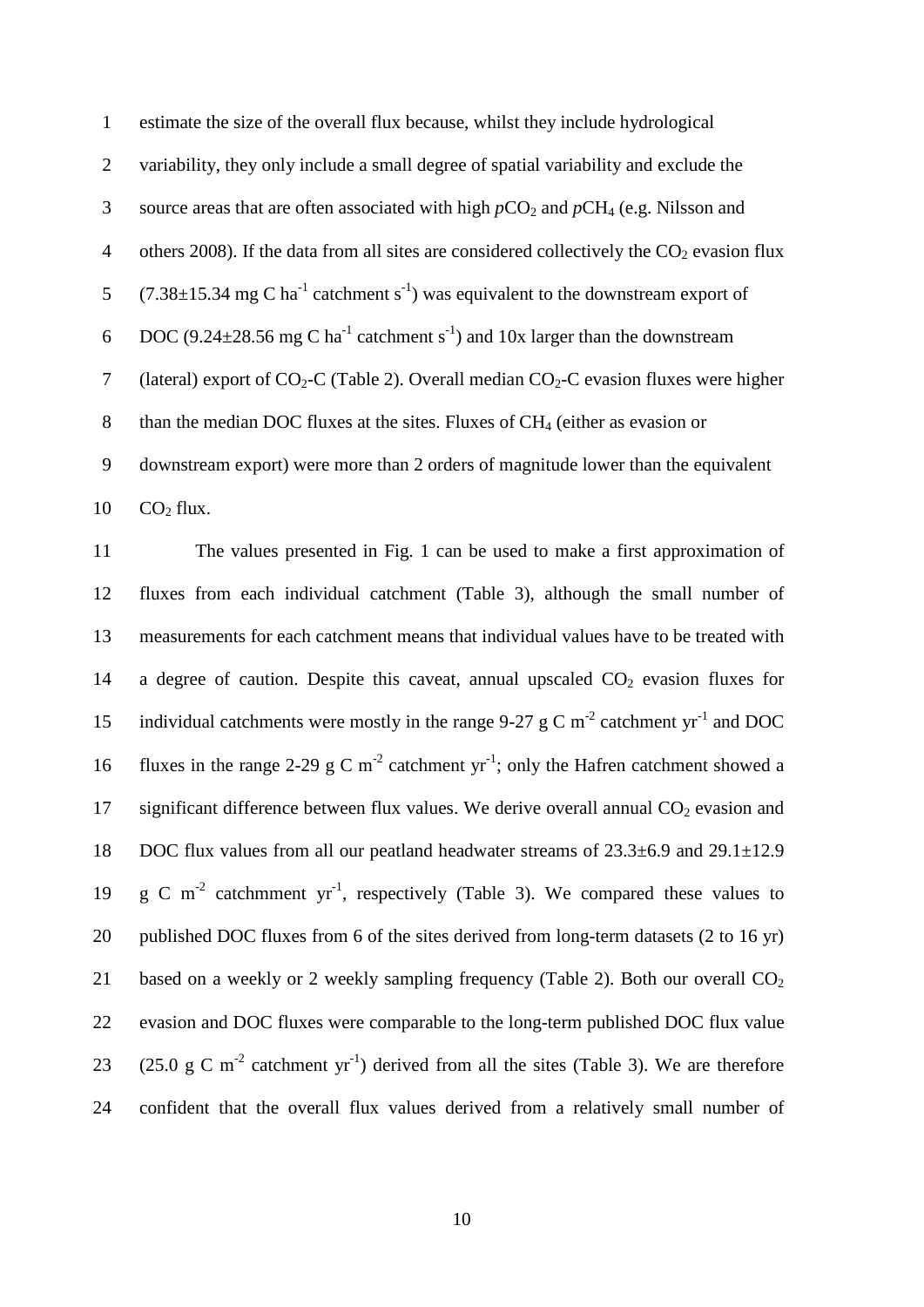1 individual measurements in the 7 catchments, were representative of the peatland 2 system in terms of its inherent variability associated with discharge and season.

 Whilst several recent studies (e.g. Wallin and others 2013) have also 4 demonstrated the similarity in catchment-scale  $CO<sub>2</sub>$  evasion and DOC fluxes from peatland headwater streams and therefore highlight the importance of the aquatic pathway as a significant catchment carbon loss, relatively little is known about the 7 source of the evaded  $CO<sub>2</sub>$  and whether it should be included in calculations of the 8 contemporaneous NECB. We carried out concurrent dual isotope measurements  $(\delta^{13}C)$ 9 and  $14$ C) of both evasion CO<sub>2</sub>-C and DOC-C at 4 of the temperate UK peatland sites described above (Billett and others 2007; Billett and others 2012a) as well as in 2 boreal forested peatland headwater streams in N Karelia, Finland (Billett and others 2012b). Here for the first time we bring the isotope (Fig. 2, Table 4) and flux data together and use it to compare the age and source of both C species. The evasion 14 isotope values have been corrected to account for  $CO<sub>2</sub>$  degassing into a closed collection chamber (Billett and Garnett 2010).

16 Evasion  $CO<sub>2</sub>$  was consistently and significantly more <sup>13</sup>C enriched than DOC 17 in all 5 peatland catchments, with only 3 pairs of samples (total = 52) exhibiting 18 similar  $\delta^{13}$ C values (-27.6 to -28.4 ‰). Individual catchments were characterised by a 19 specific range in  $\delta^{13}$ C-CO<sub>2</sub>, with the Finnish sites being the most <sup>13</sup>C depleted and the 20 Loch More (UK) sites the most  $^{13}$ C enriched. The source, or more likely sources, of 21 evasion  $CO<sub>2</sub>$  are therefore different from DOC, with the former derived either from decomposition of C3 plant material ( $\delta^{13}C \approx -28$  ‰), atmospheric CO<sub>2</sub> ( $\delta^{13}C \approx -8$  ‰), 23 geological weathering ( $\delta^{13}C \approx 0$  ‰) or CO<sub>2</sub> resulting from anaerobic fermentation 24  $(\delta^{13}C \approx -14$  to +10 ‰) (Billett and others 2007; Billett and others 2012a). Compared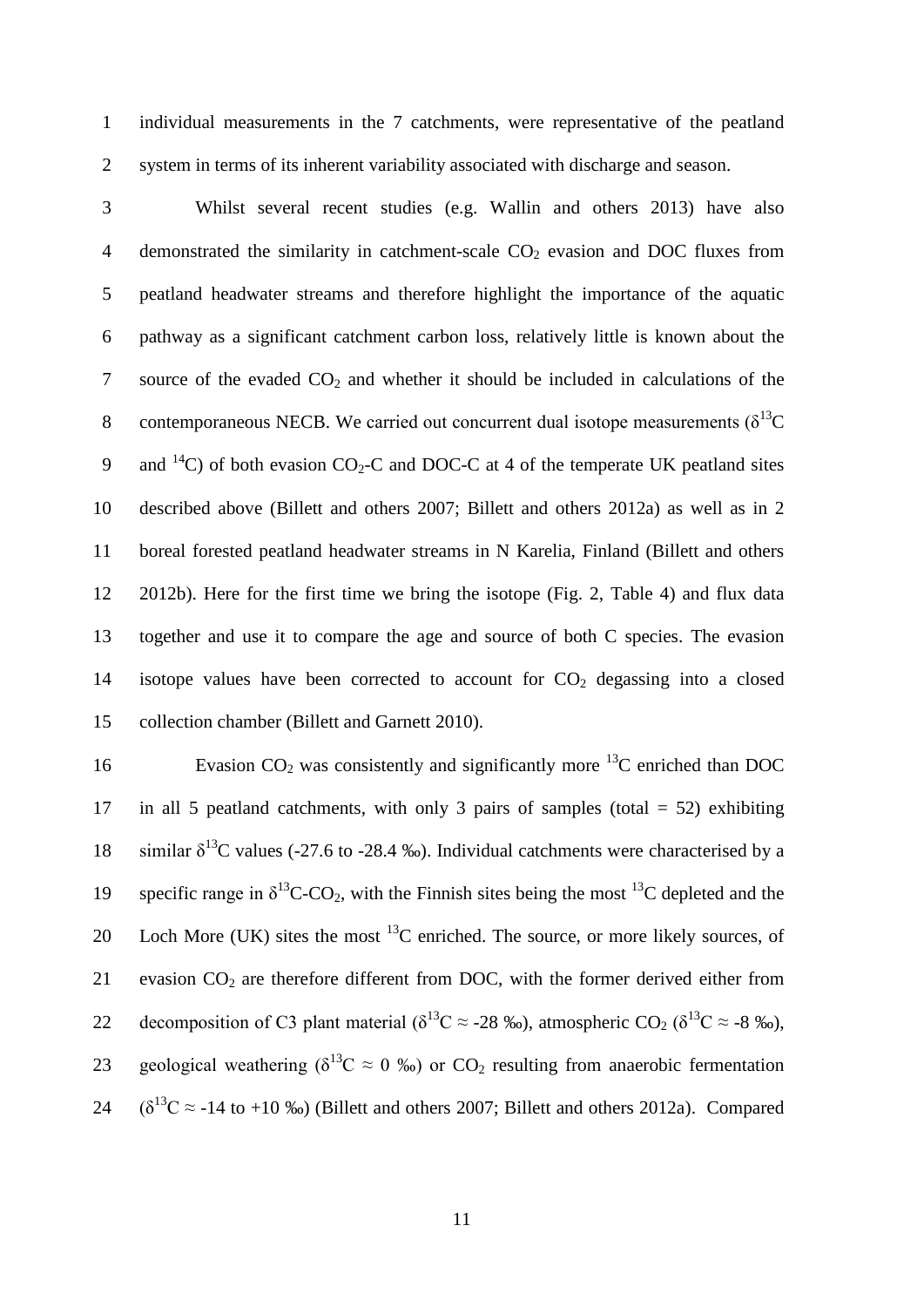to  $CO_2$ ,  $\delta^{13}$ C-DOC values varied little and were consistent with a single source, 2 namely decomposition of organic matter derived from C3 plants.

 $\beta$  At all sites DOC was consistently and significantly more  $^{14}$ C enriched than 4 evasion  $CO<sub>2</sub>$  with individual catchments characterised by a distinct clustering of 5 values (Fig. 2). With one exception (Auchencorth Moss), the radiocarbon content of 6 DOC samples was young and close to the contemporary atmospheric value (107-105 7 % modern, estimated from Levin and others 2008) for the time of sampling (2004- 8 2008). These observations indicate that the DOC contained a substantial component 9 of post-bomb C (i.e. carbon originally fixed after AD1955). The most  $^{14}$ C enriched 10 CO2 samples were from N Karelia, Finland (mean 107.69±1.94 % modern), which 11 again indicated that this  $CO<sub>2</sub>$  was radiogenically young and substantially derived from 12 carbon fixed during the post-bomb era. In contrast,  $CO_2$  from most UK sites had  $^{14}C$ 13 concentrations <100 %modern, reflecting a component of old pre-bomb carbon (i.e. 14 carbon fixed before ~AD1955); the most <sup>14</sup>C depleted (i.e. oldest)  $CO_2$  was from Loch 15 More (aged up to  $1502\pm28$  years BP) and Auchencorth Moss (aged up to  $1163\pm29$ 16 years BP). However, all sites did at times provide  $CO<sub>2</sub>$  samples with <sup>14</sup>C 17 concentrations >100 %modern, indicating younger post-bomb carbon.

18 The difference in the  $\delta^{13}$ C and <sup>14</sup>C signatures of DOC and evasion CO<sub>2</sub> 19 strongly suggest that a significant proportion of  $CO<sub>2</sub>$  lost by evasion is not derived 20 from within-stream breakdown of DOC. A non-stream source in peatland systems is 21 also supported by published non-isotopic data showing a strong link between temporal 22 changes in soil atmosphere and stream  $CO<sub>2</sub>$  concentrations (Hope and others 2004; 23 Dinsmore and Billett 2008). In addition, the isotopic signature of  $CO<sub>2</sub>$  evasion at most 24 of the sites appears to have either a deeper biogenic (peat) or a geogenic (weathering) 25 component and thus originates from outside the physical lower ecosystem boundary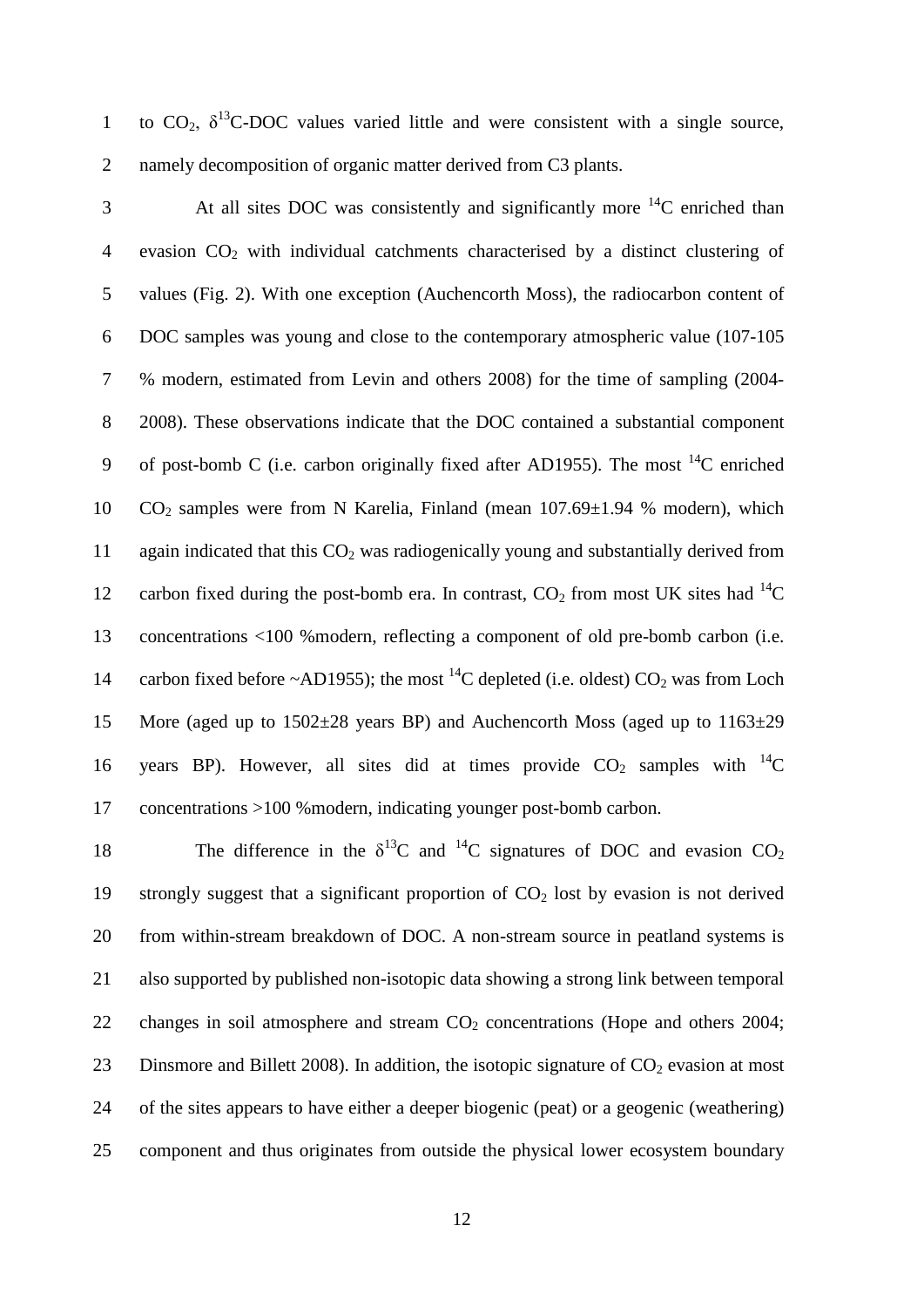associated with the strict definition of the NECB (Chapin and others 2006). The 2 timescales of geogenic  $CO<sub>2</sub>$  production versus contemporary carbon cycling also leads 3 to challenges in interpreting the NECB, suggesting inclusion of this evaded  $CO<sub>2</sub>$  component may not be appropriate. There are peatland sites (e.g. Loch More and 5 Auchencorth Moss) where the source and age of  $CO<sub>2</sub>$  and DOC are significantly different (Fig. 2) whilst there are others, such as the forested Finnish peatland sites, where the isotopic signatures are much closer and more characteristic of DOC and CO2 produced from recently fixed C (Billett and others 2012b). Hence, whilst the isotopic data can be explained by a mixture of sources in most of these acidic low 10 productivity systems,  $CO<sub>2</sub>$  evasion is likely to be primarily derived from non-stream sources. A similar conclusion was reached in the Yukon River and its tributaries, where Wickland and others (2012) found that biodegradation of soil-derived DOC 13 only accounted for  $\langle 6\%$  of the total  $CO_2$  emission from the water surface.

14 Compared to DOC, the source of evasion  $CO<sub>2</sub>$  varies significantly from 15 peatland to peatland and we present evidence to show that old (pre-AD1955)  $CO<sub>2</sub>$  is being released into the atmosphere from a number of sites. This is significant because it suggests that the contemporary C balance of peatlands is being affected by the release of C from an older (pre-AD1955) and deeper (primarily sub-rooting zone) C pool, the contribution of which varies spatially between peatlands. Whilst DOC at these sites can almost exclusively be regarded as the result of turnover of young 21 organic C, evasion  $CO<sub>2</sub>$  cannot be regarded solely as the breakdown product of recently fixed and respired terrestrial carbon. At the UK peatland sites there is strong 23 evidence to suggest that the evaded  $CO<sub>2</sub>$  is derived from multiple sources including decomposition of deep peat (biogenic) and carbonate weathering (geogenic) (Billett and others 2007; Billett and others 2012a). We have recently shown that the age of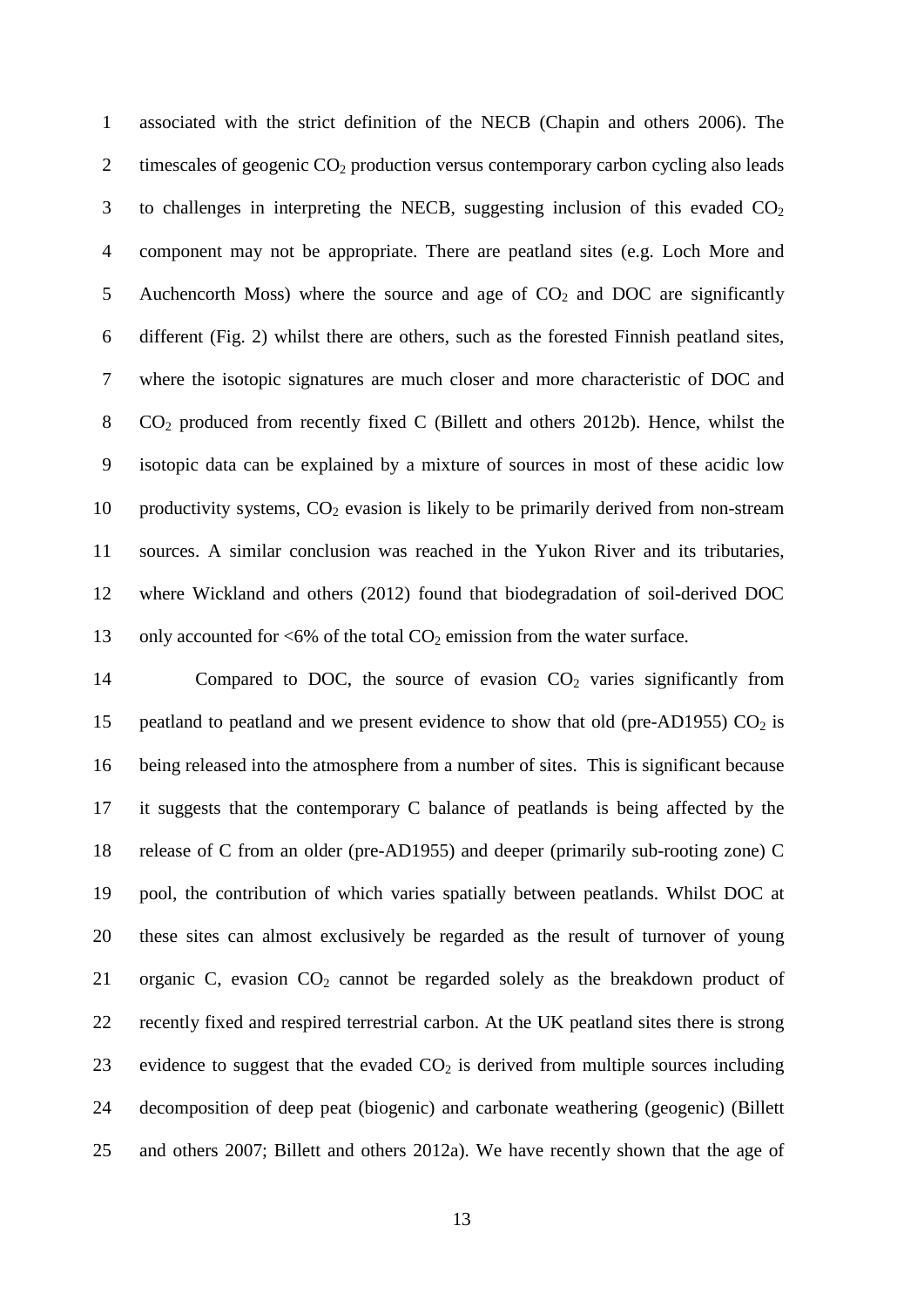1 aquatic dissolved  $CO<sub>2</sub>$  at the Auchencorth Moss catchment varied from 707 to 1210 2 years BP during a single hydrological year (Garnett and others 2012), with the oldest 3 and youngest  $CO<sub>2</sub>$  associated with low (deep source) and high discharge (shallow 4 source), respectively. Because the  $\delta^{13}$ C-CO<sub>2</sub> values were relatively constant (-23.0 to -5 24.2 ‰) the isotope data indicates that the  $CO<sub>2</sub>$  is predominantly derived from a single 6 biogenic peat source that varies in depth during the hydrological year. The release of  $7 \quad \text{CO}_2$  of variable age and source from natural peatland pipes to the atmosphere (Billett 8 and others 2012a) further supports the potential for the involvement of a deeper, old C 9 pool in measurements of the contemporary C balance, originating from outside the 10 ecosystem boundaries normally associated with the NECB.

11

#### 12 **4. Conclusions**

13 Our best current estimate for the size of the evasion flux term from UK peatland headwater streams is 23.3 g C m<sup>-2</sup> catchment yr<sup>-1</sup>, which is of similar magnitude to the 15 UK lateral DOC flux estimate of 19-27 g C  $m<sup>-2</sup>$  catchment yr<sup>-1</sup> for the same type of 16 stream system (Billett and others 2010). Upscaled to a national level using a value of  $24,640 \text{ km}^2$  for the UK peatland area (Billett and others 2010), we estimate that the  $18$   $CO<sub>2</sub>$  evasion flux from peatland streams represents an additional natural emission 19 source of the order of 0.57 Mt C  $yr^{-1}$  to the atmosphere. Given the errors associated 20 with the evasion estimate (Table 3) and the area of UK peatlands (values range from 21 17,500 km<sup>2</sup> to 32,830 km<sup>2</sup>; Joosten & Clark 2002, JNCC 2011), the UK peatland CO<sub>2</sub> 22 evasion emission value could range from 0.29-0.99 Mt C  $yr^{-1}$ . To put this into context 23 Hope and others (1997) and Worrall and others (2012) have independently estimated 24 a total DOC loss from British rivers to tidal waters of  $0.68\pm0.07$  Mt C yr<sup>-1</sup> and 25 0.91 $\pm$ 0.35 Mt C yr<sup>-1</sup>, respectively. The value of 0.57 Mt C yr<sup>-1</sup> is higher than that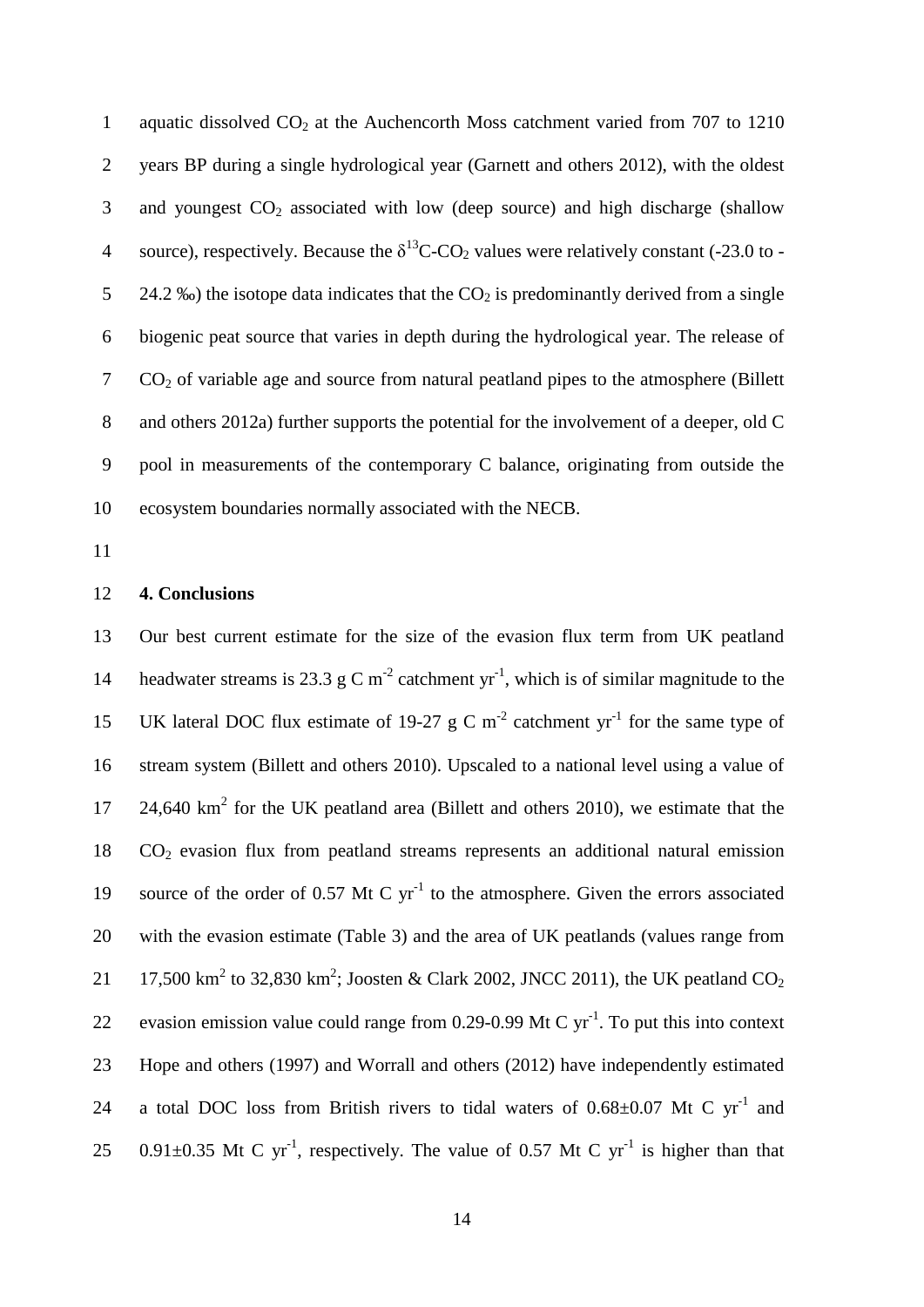1 estimated for the loss of C from the drainage of UK fenlands  $(0.5 \text{ Mt C yr}^{-1})$  and from 2 peat extraction  $(0.2 \text{ Mt C yr}^{-1})$  (Cannell and others 1999).

 We combined instantaneous flux measurements of DOC and  $CO<sub>2</sub>$  evasion with 4 isotopic evidence to demonstrate both the magnitude of the  $CO<sub>2</sub>$  evasion flux with respect to the contemporary peatland C balance (see also Billett et al. 2010), and question whether it should strictly be included in the NECB. The answer is catchment specific and not simple. Even though some peatlands are characterised by biogenic, 8 isotopically young evasion  $CO<sub>2</sub>$ , the isotopic signatures of DOC and evasion  $CO<sub>2</sub>$  rarely match, suggesting there is a difference in their source, residence time and 10 transport rate to the stream system. Even when the  ${}^{14}C$  content of DOC and evasion  $CO<sub>2</sub>$  are isotopically young, the age of original C fixation varies and typically pre- dates the contemporary atmosphere by up to about 13 years (e.g. Billett and others 2012b). Hence in terms of C fluxes and turnover, the aquatic and land-atmosphere systems are not synchronised, to an extent that the annual NECB will inevitably include flux terms that are operating at different timescales (Fig. 3). This implies that there may be significant lags in the components that make up the C balance of a peatland, with parts of the C cycle responding at different rates to change.

 These differences become greater in peatland sites where both old (pre-19 AD1955) biogenic and geogenic  $CO<sub>2</sub>$  from deep sources degas from stream surfaces. In these systems it is difficult to justify (both in terms of age and origin) the inclusion of the evasion flux in the contemporary NECB, although it could be justified in a C accounting exercise as an additional emission source. The answer is, however, not 23 unequivocal because the isotopic signature of evasion  $CO<sub>2</sub>$  may comprise multiple sources of differing ages and we do not rule out the presence of modern C that will 25 dilute an older <sup>14</sup>C-CO<sub>2</sub> signal. Whilst <sup>14</sup>C dating of CO<sub>2</sub> does not provide a precise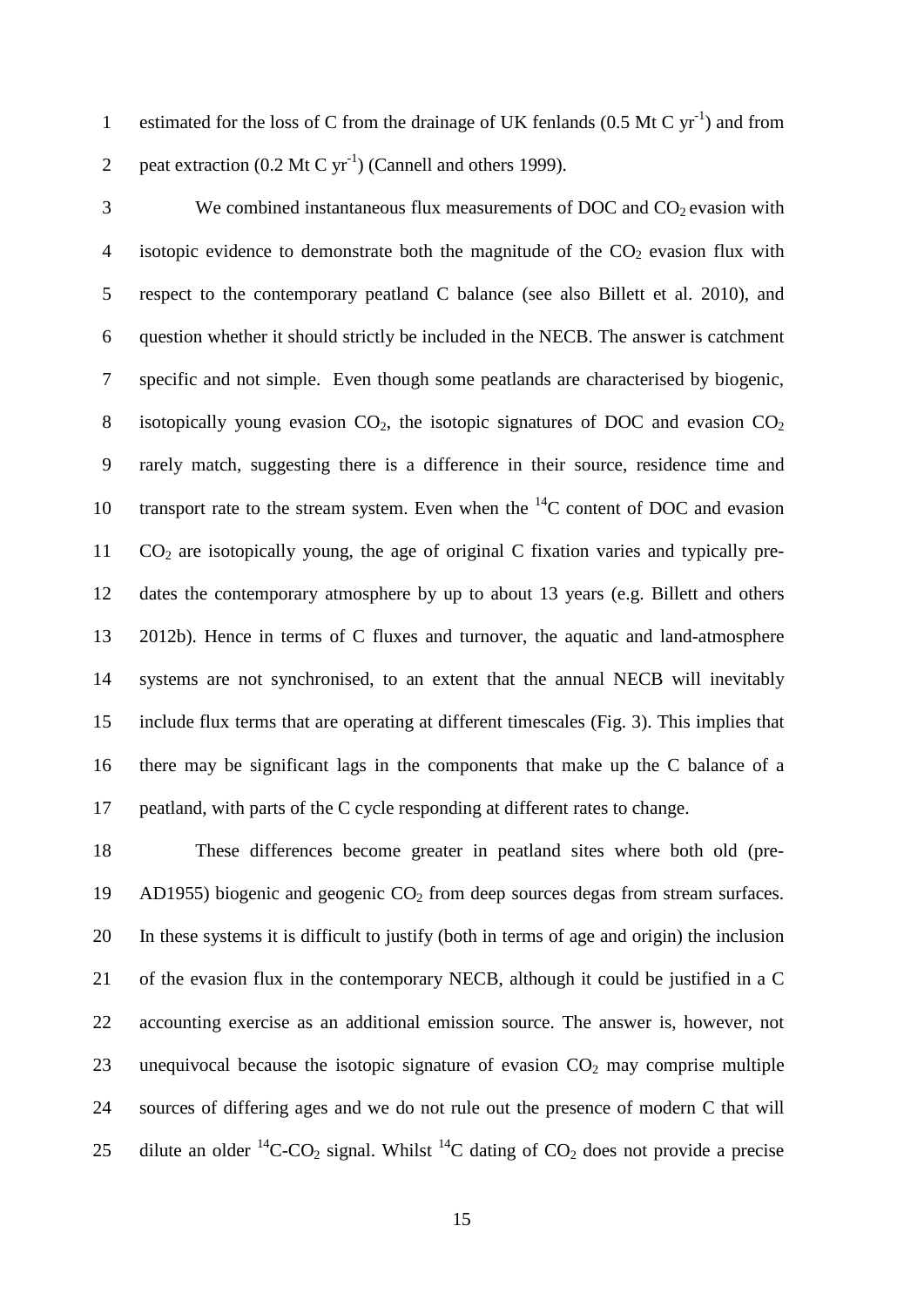1 age for these different sources or their relative importance,  $^{14}$ C concentrations >100% modern must contain C fixed from the atmosphere since AD1955, and concentrations <100% modern unequivocally demonstrate the presence of C fixed before AD1955. Isotopic evidence from the aquatic pathway therefore suggests we may need to rethink the way we understand or interpret the NECB, although the extent of the rethink will vary from peatland to peatland.

#### **Acknowledgements**

 The research reported here was funded primarily by a UK NERC Advanced Research Fellowship (NER/J/S/2002/00647) with additional NERC Radiocarbon Facility allocations (1093.1004, 1158.1005, 1260.1007, 1380.0409). The various UK landowners are thanked for allowing access to the study sites and METLA (Finnish Forestry Research Institute) for providing logistical support for fieldwork in Finland. The authors thank the three anonymous reviewers and the Subject Matter Editor for their constructively critical review of the manuscript.

### **References**

- Billett MF, Palmer SM, Hope D, Deacon C, Storeton-West R, Hargreaves KJ, Flechard C, Fowler D (2004), Linking land-atmosphere-stream carbon fluxes in a lowland peatland system, Glob Biogeochem Cycle 18:GB1024.
- Billett MF, Garnett MH, Harvey F. 2007. UK peatland streams release old carbon dioxide to the atmosphere and young dissolved organic carbon to rivers. Geophys Res Lett 34 :L23401.
- 24 Billett MF, Moore TR. 2008. Supersaturation and evasion of  $CO<sub>2</sub>$  and CH<sub>4</sub> in surface waters at Mer Bleue Peatland, Canada. Hydrol Proc 22:2044–2054.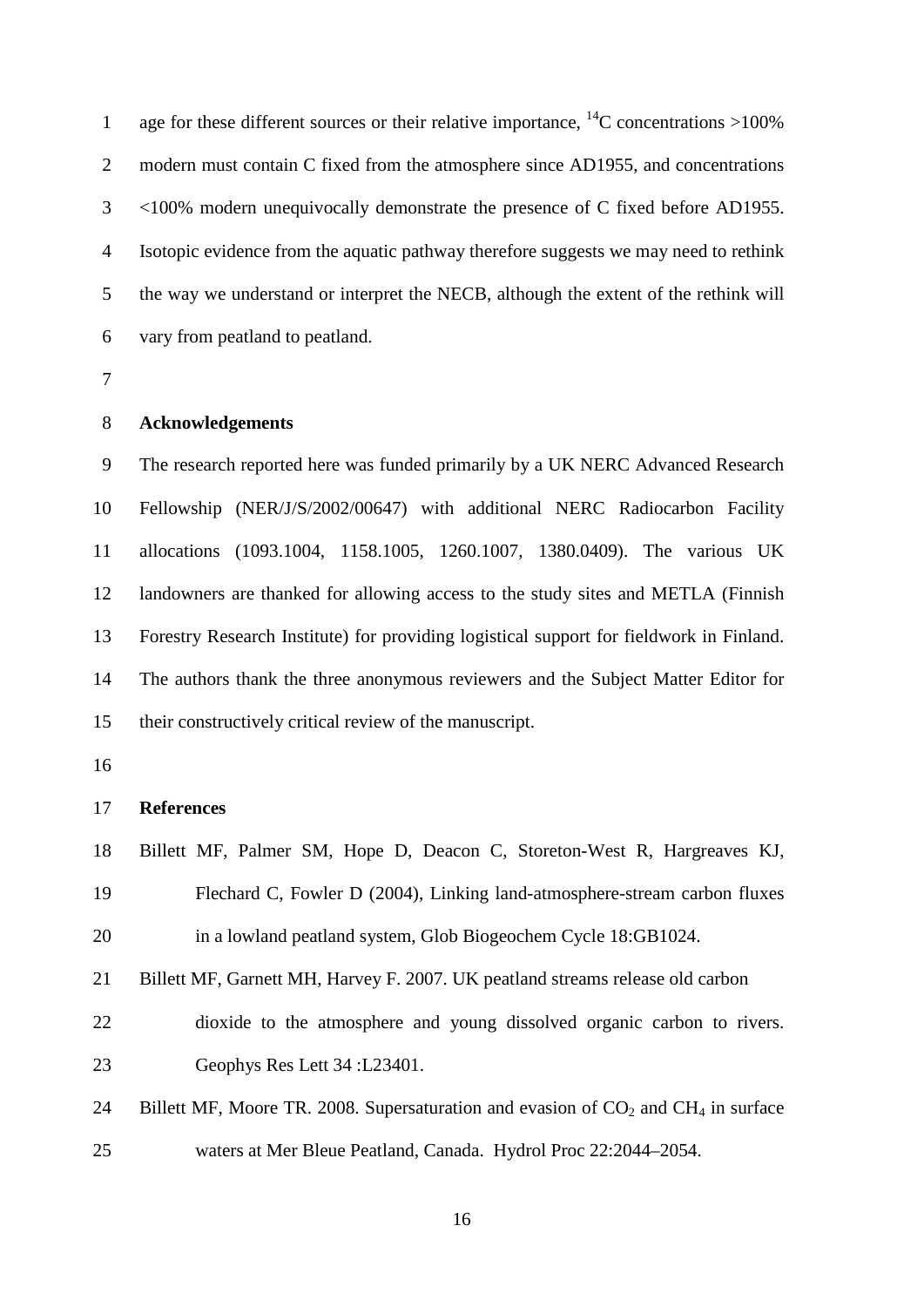| $\mathbf{1}$   | Billett MF, Charman DJ, Clark JM, Evans CD, Evans MG, Ostle NJ, Worrall F,                       |  |  |  |  |  |  |
|----------------|--------------------------------------------------------------------------------------------------|--|--|--|--|--|--|
| $\overline{2}$ | Burden A, Dinsmore KJ, Jones T, McNamara NP, Parry L, Rowson JG, Rose                            |  |  |  |  |  |  |
| 3              | R. 2010. Carbon balance of UK peatlands: current state of knowledge and                          |  |  |  |  |  |  |
| $\overline{4}$ | future research challenges. Clim Res 45:13-29.                                                   |  |  |  |  |  |  |
| 5              | Billett MF, Garnett MH. 2010. The isotopic composition of $CO2$ lost by evasion from             |  |  |  |  |  |  |
| 6              | surface water to the atmosphere: a methodological comparison of a direct and                     |  |  |  |  |  |  |
| $\tau$         | indirect approach. Limnol Oceanog Methods 8:45-53.                                               |  |  |  |  |  |  |
| 8              | Billett MF, Dinsmore KJ, Garnett MH, Smart RP, Holden J, Baird AJ, Chapman, PJ.                  |  |  |  |  |  |  |
| 9              | 2012a. Variable source and age of different forms of carbon released from                        |  |  |  |  |  |  |
| 10             | natural peatland pipes. JGR Biogeosciences 117:G02003.                                           |  |  |  |  |  |  |
| 11             | Billett MF, Garnett MH, Dinsmore KJ, Dyson KE, Harvey F, Thomson AH, Piirainen                   |  |  |  |  |  |  |
| 12             | S, Kortelainen P. 2012b. Age and source of different forms of carbon released                    |  |  |  |  |  |  |
| 13             | from boreal peatland streams during spring snowmelt in E. Finland.                               |  |  |  |  |  |  |
| 14             | Biogeochem 111:273-286.                                                                          |  |  |  |  |  |  |
| 15             | Billett MF, Harvey FH. 2013. Measurements of CO <sub>2</sub> and CH <sub>4</sub> evasion from UK |  |  |  |  |  |  |
| 16             | peatland headwater streams. Biogeochem 114:165-181.                                              |  |  |  |  |  |  |
| 17             | Butman D, Raymond PA. 2011. Significant efflux of carbon dioxide from streams and                |  |  |  |  |  |  |
| 18             | rivers in the United States, Nature Geosci 4:839-842.                                            |  |  |  |  |  |  |
| 19             | Cannell, MGR, Milne R, Hargreaves KJ, Brown TAW, Cruickshank, MM, Bradley                        |  |  |  |  |  |  |
| 20             | RI, Spencer T, Hope D, Billett MF, Adger WN, Subak S. 1999. National                             |  |  |  |  |  |  |
| 21             | inventories of terrestrial carbon sources and sinks: The U.K. experience, Clim                   |  |  |  |  |  |  |
| 22             | Change 42:505-530.                                                                               |  |  |  |  |  |  |
| 23             | Chapin FS III, Woodwell GM, Randerson JT Rastetter EB, Lovett GM, Baldocchi                      |  |  |  |  |  |  |
| 24             | DD, Clark DA, Harmon ME, Schimel DS, Valentini R, Wirth C, Aber JD, Cole                         |  |  |  |  |  |  |
| 25             | JJ, Goulden ML, Harden JW, Heimann M, Howarth RW, Matson PA,                                     |  |  |  |  |  |  |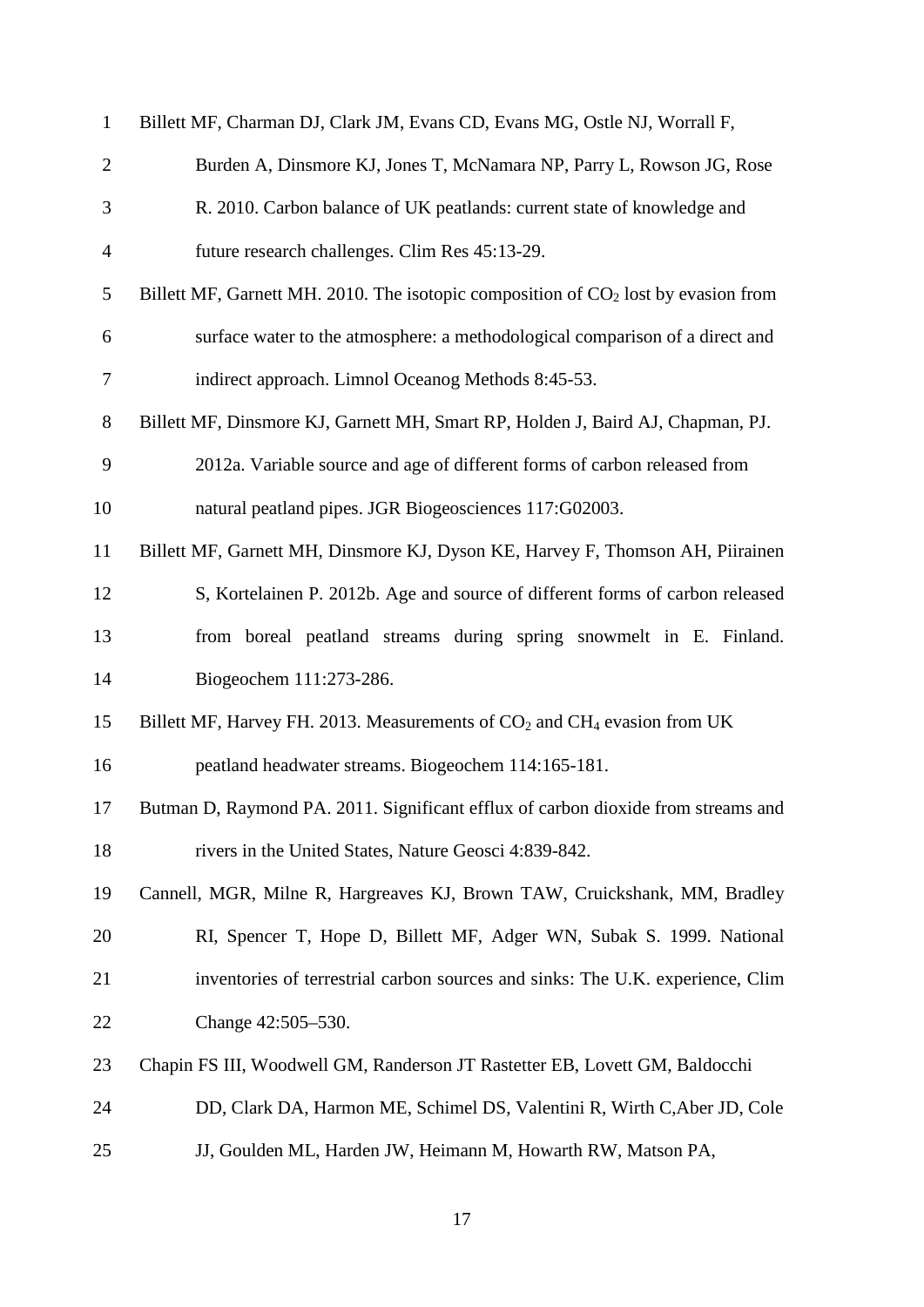| $\mathbf{1}$   | McGuire AD, Melillo JM, Mooney HA, Neff JC, Houghton RA, Pace ML,                    |
|----------------|--------------------------------------------------------------------------------------|
| $\overline{2}$ | Ryan MG, Running SW, Sala OE, Schlesinger WH, Schulze ED. 2006.                      |
| 3              | Reconciling carbon-cycle concepts terminology, and methods. Ecosystems               |
| $\overline{4}$ | $9:1041-1050.$                                                                       |
| 5              | Cole JJ, Prairie YT, Caraco NF, McDowell WH, Tranvik LJ, Striegl RG, Duarte CM,      |
| 6              | Kortelainen P, Downing JA, Middelburg JJ, Melack J. 2007. Plumbing the               |
| $\tau$         | Ecosystems 10:171-184.                                                               |
| 8              | Dawson JJC, Billett MF, Neal C, Hill S. 2002. A comparison of particulate, dissolved |
| 9              | and gaseous carbon in two contrasting upland streams in the UK. J Hydrol             |
| 10             | 257:226-246.                                                                         |
| 11             | Dinsmore KJ, Billett MF. 2008. Continuous measurement and modelling of $CO2$         |
| 12             | losses from a peatland stream during stormflow events. Water Resour Res              |
| 13             | 44:W12417.                                                                           |
| 14             | Dinsmore KJ, Billett MF, Skiba U, Rees RM, Drewer J, Helfter C. 2010. Role of the    |
| 15             | aquatic pathway in the carbon and greenhouse gas budgets of a peatland               |
| 16             | catchment. Global Change Biol 16:2750-2762.                                          |
| 17             | Dinsmore KJ, Wallin MB, Johnson MS, Billett MF, Bishop K, Pumpanen J, Ojala A.       |
| 18             | 2013. Contrasting $CO2$ concentration discharge dynamics in headwater                |
| 19             | streams: A multi-catchment comparison. 2013 J Geophy Res - Biogeosciences            |
| 20             | 118:445-461.                                                                         |
| 21             | Garnett MH, Dinsmore KJ, Billett MF. 2012. Annual variability in the radiocarbon     |
| 22             | age and source of dissolved $CO2$ in a peatland stream. SciTotal Environ 427-        |
| 23             | 428:277-285.                                                                         |
| 24             | Gorham E. 1991. Northern peatlands: Role in the carbon cycle and probable responses  |
| 25             | to climatic warming, Ecol Appl 1:182-195.                                            |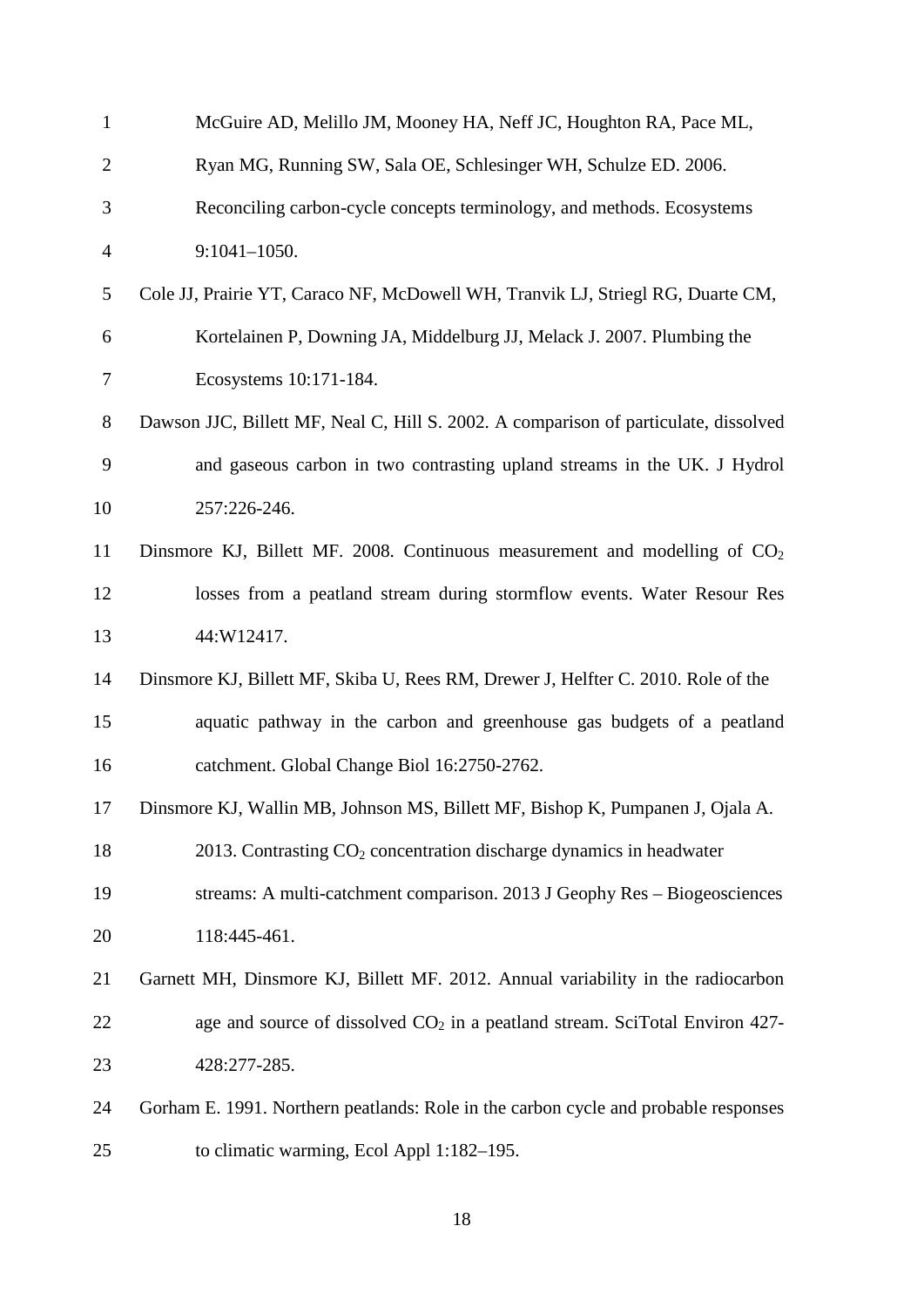| $\mathbf{1}$   | Holden J, Smart RP, Dinsmore KJ, Baird AJ, Billett MF, Chapman PJ. 2012. Natural             |  |  |  |  |  |
|----------------|----------------------------------------------------------------------------------------------|--|--|--|--|--|
| $\overline{2}$ | pipes in blanket peatlands: major point sources for the release of carbon to the             |  |  |  |  |  |
| 3              | aquatic system. Glob Change Biol 18:3568-3580.                                               |  |  |  |  |  |
| $\overline{4}$ | Hope D, Palmer SM, Billett MF, Dawson JJC. 2001. Carbon dioxide and methane                  |  |  |  |  |  |
| 5              | evasion from a temperate peatland stream. Limnol Oceanog 46:847-857.                         |  |  |  |  |  |
| 6              | Hope D, Palmer SM, Billett MF, Dawson JJC. 2004. Variations in dissolved CO <sub>2</sub> and |  |  |  |  |  |
| $\tau$         | $CH4$ in a first order stream and catchment: an investigation of soil stream                 |  |  |  |  |  |
| $8\,$          | linkages. Hydrol Proc 18:3255-3275.                                                          |  |  |  |  |  |
| 9              | Hope D. Dawson JJC, Cresser MS, Billett MF. 1995. A method for measuring free-               |  |  |  |  |  |
| 10             | $CO2$ in upland streamwater using headspace analysis. J Hydrol 166:1–14.                     |  |  |  |  |  |
| 11             | Hope D, Billett MF, Milne R, Brown TAW. 1997. Exports of organic carbon in                   |  |  |  |  |  |
| 12             | British rivers. Hydrol Proc 11:325-344.                                                      |  |  |  |  |  |
| 13             | IPCC. 2007. Technical Summary. In Climate Change 2007: The Physical Science                  |  |  |  |  |  |
| 14             | Basis. Contribution of Working Group 1 to the Forth Assessment Report of                     |  |  |  |  |  |
| 15             | the Intergovernmental Panel on Climate Change, edited by Solomon S, Qin D,                   |  |  |  |  |  |
| 16             | Manning M, Chen Z, Marquis M, Averyt KB, Tignor M, Miller HL,                                |  |  |  |  |  |
| 17             | Cambridge University Press, Cambridge, United Kingdom and New York,                          |  |  |  |  |  |
| 18             | NY, USA.                                                                                     |  |  |  |  |  |
| 19             | JNCC. 2011. Towards an Assessment of the State of UK Peatlands. Joint Nature                 |  |  |  |  |  |
| 20             | Conservation Committee Report No. 445, ISSN 0963 8901.                                       |  |  |  |  |  |
| 21             | Johnson MS, Billett MF, Dinsmore KJ, Wallin M, Dyson K. 2010. Direct in situ                 |  |  |  |  |  |
| 22             | measurement of dissolved carbon dioxide in freshwater aquatic systems –                      |  |  |  |  |  |
| 23             | method and applications. Ecohydrol 3:68-78.                                                  |  |  |  |  |  |
| 24             | Joosten H, Clarke D. 2002. Wise use of mires and peatlands. International Mire               |  |  |  |  |  |
| 25             | Conservation Group and International Peat Society, ISBN 951-97744-8-3.                       |  |  |  |  |  |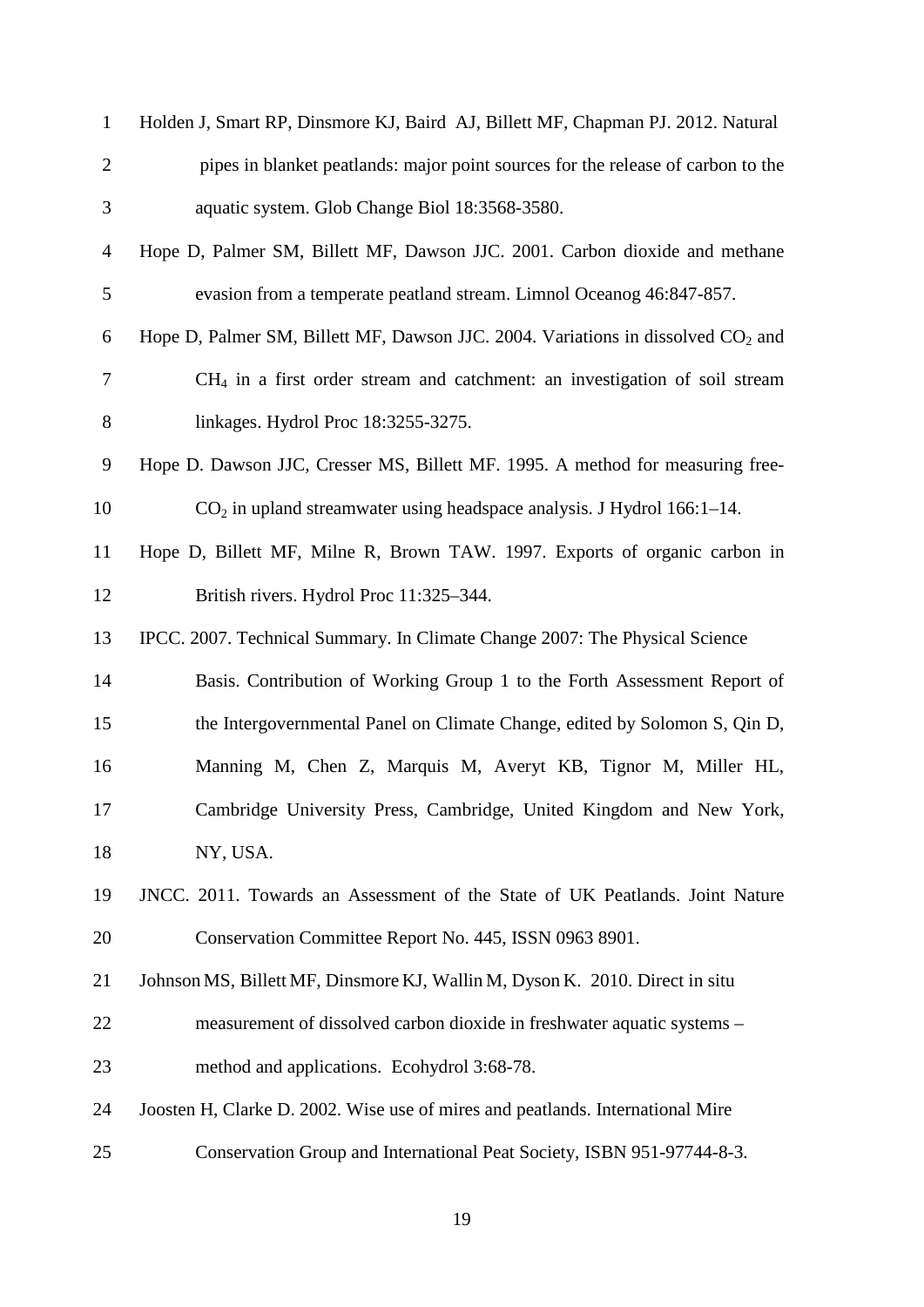| $\mathbf{1}$   | Kling GW, Kipphut GW, Miller MC. 1991. Arctic streams and lakes as conduits to   |  |  |  |  |  |
|----------------|----------------------------------------------------------------------------------|--|--|--|--|--|
| $\mathbf{2}$   | the atmosphere: Implications for tundra carbon budgets. Science 251:298-301.     |  |  |  |  |  |
| 3              | Koehler AK, Sottocornola M, Kiely G. 2011. How strong is the current carbon      |  |  |  |  |  |
| $\overline{4}$ | sequestration of an Atlantic blanket bog? Global Change Biol 17:309-319,         |  |  |  |  |  |
| 5              | doi: 10.1111/j.1365-2486.2010.02180.x                                            |  |  |  |  |  |
| 6              | Levin I, Hammer S, Kromer B, Meinhardt F. 2008. Radiocarbon observations in      |  |  |  |  |  |
| $\tau$         | atmospheric CO2: determining fossil fuel CO2 over Europe using                   |  |  |  |  |  |
| $8\,$          | Jungfraujoch observations as background. Sci Total Environ 391:211-216.          |  |  |  |  |  |
| 9              | Neal C, House WA, Down C. 1998. An assessment of excess carbon dioxide partial   |  |  |  |  |  |
| 10             | pressures in natural waters based on pH and alkalinity measurements. Sci         |  |  |  |  |  |
| 11             | Total Environ 210-211:173-185.                                                   |  |  |  |  |  |
| 12             | Nilsson M, Sagerfors J. Buffam I. Laudon H, Eriksson T, Grelle A, Klemedtsson L, |  |  |  |  |  |
| 13             | Weslien P, Lindroth A (2008) Contemporary carbon accumulation in a boreal        |  |  |  |  |  |
| 14             | oligotrophic minerogenic mire - a significant sink after accounting for all C-   |  |  |  |  |  |
| 15             | fluxes. Glob Change Biol 14:2317-2332.                                           |  |  |  |  |  |
| 16             | O'Brien HE, Labadz JC, Butcher DP, Billett MF, Midgley NG. 2008. Impact of       |  |  |  |  |  |
| 17             | catchment management upon dissolved organic carbon and stream flows in the       |  |  |  |  |  |
| 18             | Peak District, Derbyshire, UK. In: Sustainable Hydrology for the 21st Century,   |  |  |  |  |  |
| 19             | Proc. 10th BHS National Hydrology Symposium, Exeter, 178-185.                    |  |  |  |  |  |
| 20             | Roulet N, Lafleur PM, Richard PJH, Moore TR, Humphreys ER, Bubier J. 2007.       |  |  |  |  |  |
| 21             | Contemporary carbon balance and late Holocene carbon accumulation in a           |  |  |  |  |  |
| 22             | northern peatland. Global Change Biol 13:397-411.                                |  |  |  |  |  |
| 23             | Striegl RG, Dornblaser MM, McDonald CP, Rover JR, Stets EG. 2012. Carbon         |  |  |  |  |  |
| 24             | dioxide and methane emissions from the Yukon River system. Global                |  |  |  |  |  |
| 25             | Biogeochem Cycles 26:GB0E05.                                                     |  |  |  |  |  |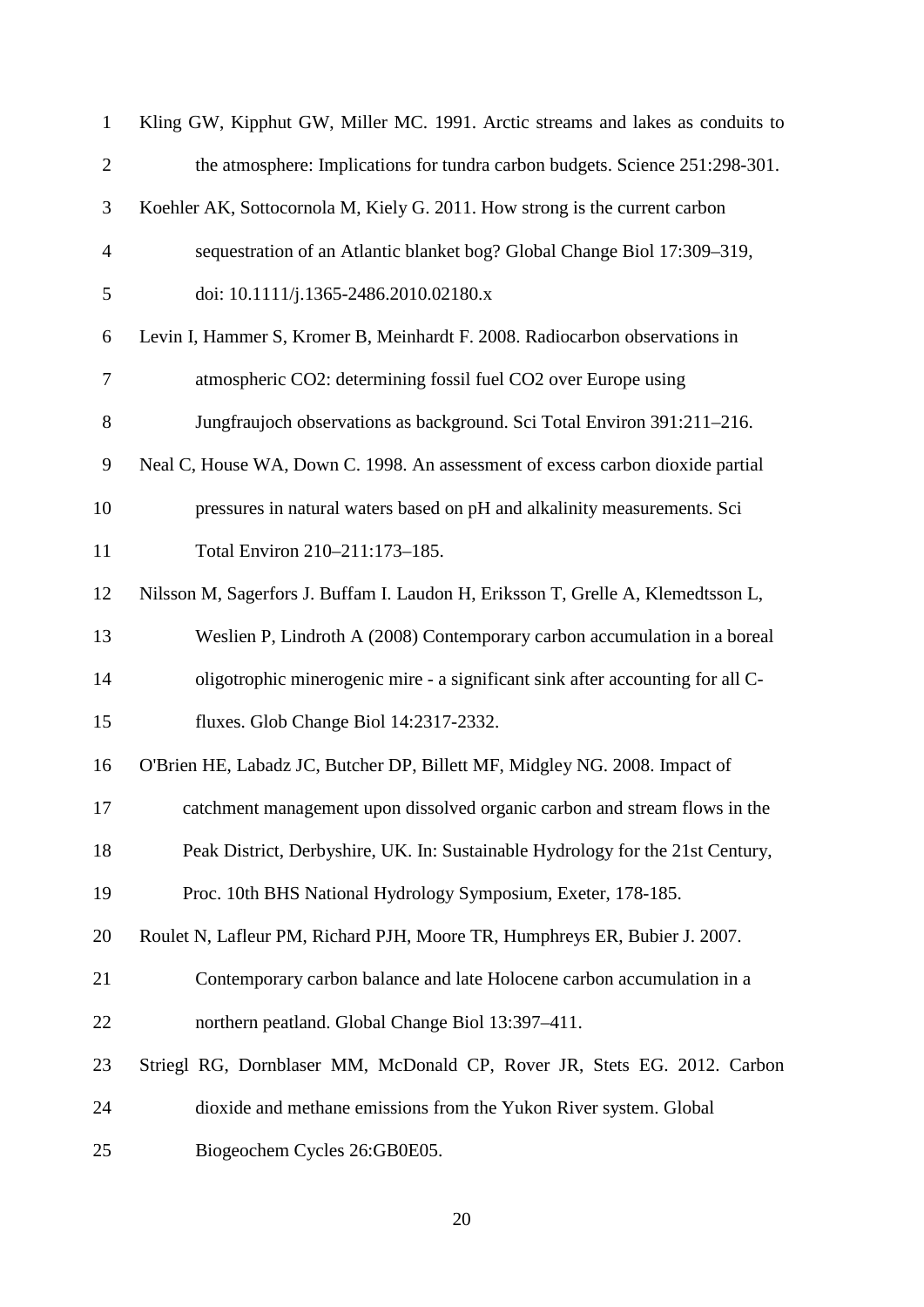| $\mathbf{1}$   | Teodoru C R, Del Giorgio PA, Prairie YT, Camire M. 2009. Patterns in pCO <sub>2</sub> in |  |  |  |  |  |  |
|----------------|------------------------------------------------------------------------------------------|--|--|--|--|--|--|
| $\overline{2}$ | boreal streams and rivers of northern Quebec, Canada. Global Biogeochem                  |  |  |  |  |  |  |
| 3              | Cycles 23:GB2012.                                                                        |  |  |  |  |  |  |
| $\overline{4}$ | Tranvik LJ, Downing JA, Cotner JB, Loiselle SA, Striegl RG, Ballatore TJ, Dillon P,      |  |  |  |  |  |  |
| 5              | Finlay K, Fortino K, Knoll LB, Kortelainen PL, Kutser T, Larsen S, Laurion I,            |  |  |  |  |  |  |
| 6              | Leech DM, McCallister SL, McKnight DM, Melack JM, Overholt E, Porter JA,                 |  |  |  |  |  |  |
| 7              | Prairie Y, Renwick WH, Roland F, Sherman BS, Schindler DW, Sobek S,                      |  |  |  |  |  |  |
| 8              | Tremblay A, Vanni MJ, Verschoor AM, von Wachenfeldt E, Weyhenmeyer                       |  |  |  |  |  |  |
| 9              | GA. 2009. Lakes and reservoirs as regulators of carbon cycling and climate.              |  |  |  |  |  |  |
| 10             | Limnol Oceanog 54:2298-2314.                                                             |  |  |  |  |  |  |
| 11             | Turunen J, Tomppo E, Tolonen K, Reinikainen A. 2002. Estimating carbon                   |  |  |  |  |  |  |
| 12             | accumulation rates of undrained mires in Finland - application to boreal and             |  |  |  |  |  |  |
| 13             | subarctic regions. Holocene 12:69-80.                                                    |  |  |  |  |  |  |
| 14             | Wallin MB, Öquist MG, Buffam I, Billett MF, Nisell J, Bishop KH. 2011.                   |  |  |  |  |  |  |
| 15             | Spatiotemporal variability of the gas transfer coefficient (KCO <sub>2</sub> ) in boreal |  |  |  |  |  |  |
| 16             | streams; implications for large scale estimates of $CO2$ evasion. Global                 |  |  |  |  |  |  |
| 17             | Biogeochem Cycles 25:GB3025.                                                             |  |  |  |  |  |  |
| 18             | Wallin MB, Grabs T, Buffam I, Laudon H, Ågren A, Öquist M.G, Bishop KH. 2013.            |  |  |  |  |  |  |
| 19             | Evasion of $CO2$ from streams – The dominant component of the carbon export              |  |  |  |  |  |  |
| 20             | through the aquatic conduit in a boreal landscape. Global Change Biol                    |  |  |  |  |  |  |
| 21             | 19:785-797.                                                                              |  |  |  |  |  |  |
| 22             | Wickland K P, Aiken GR, Butler K, Dornblaser MM, Spencer RGM, Striegl RG.                |  |  |  |  |  |  |
| 23             | 2012. Biodegradability of dissolved organic carbon in the Yukon River and its            |  |  |  |  |  |  |
| 24             | Seasonality and importance of inorganic nitrogen.<br>tributaries:<br>Global              |  |  |  |  |  |  |
| 25             | Biogeochem Cycles 26:GB0E03.                                                             |  |  |  |  |  |  |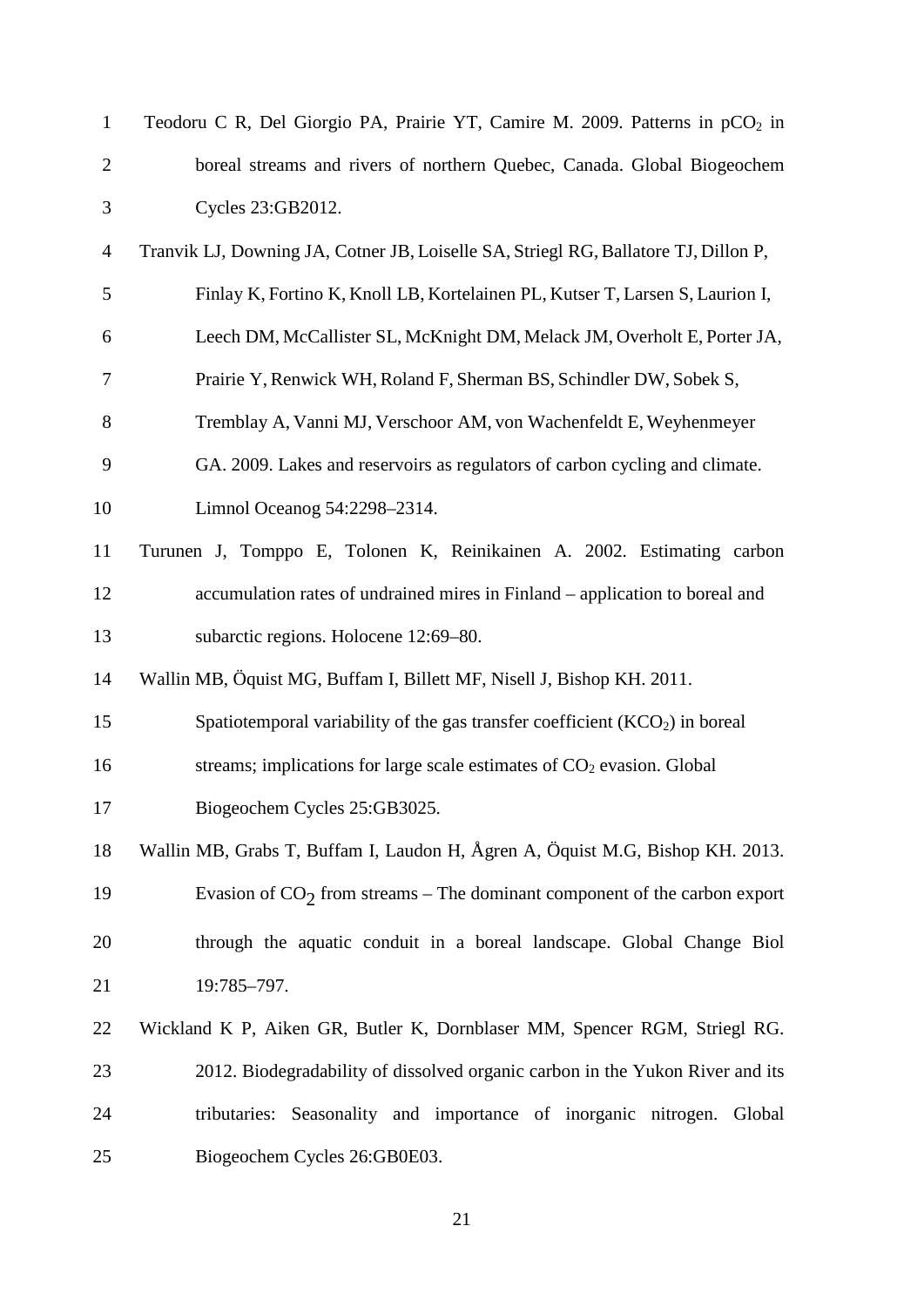| $\mathbf{1}$   | Worrall F, Davis H, Bhogal A, Lilly A, Evans M, Turner K, Burt T, Barraclough D, |
|----------------|----------------------------------------------------------------------------------|
| 2              | Smith P, Merrington G. 2012. The flux of DOC from the UK - Predicting the        |
| 3              | role of soils, land use and net watershed losses. J Hydrol 448:149-160.          |
| $\overline{4}$ |                                                                                  |
| 5              |                                                                                  |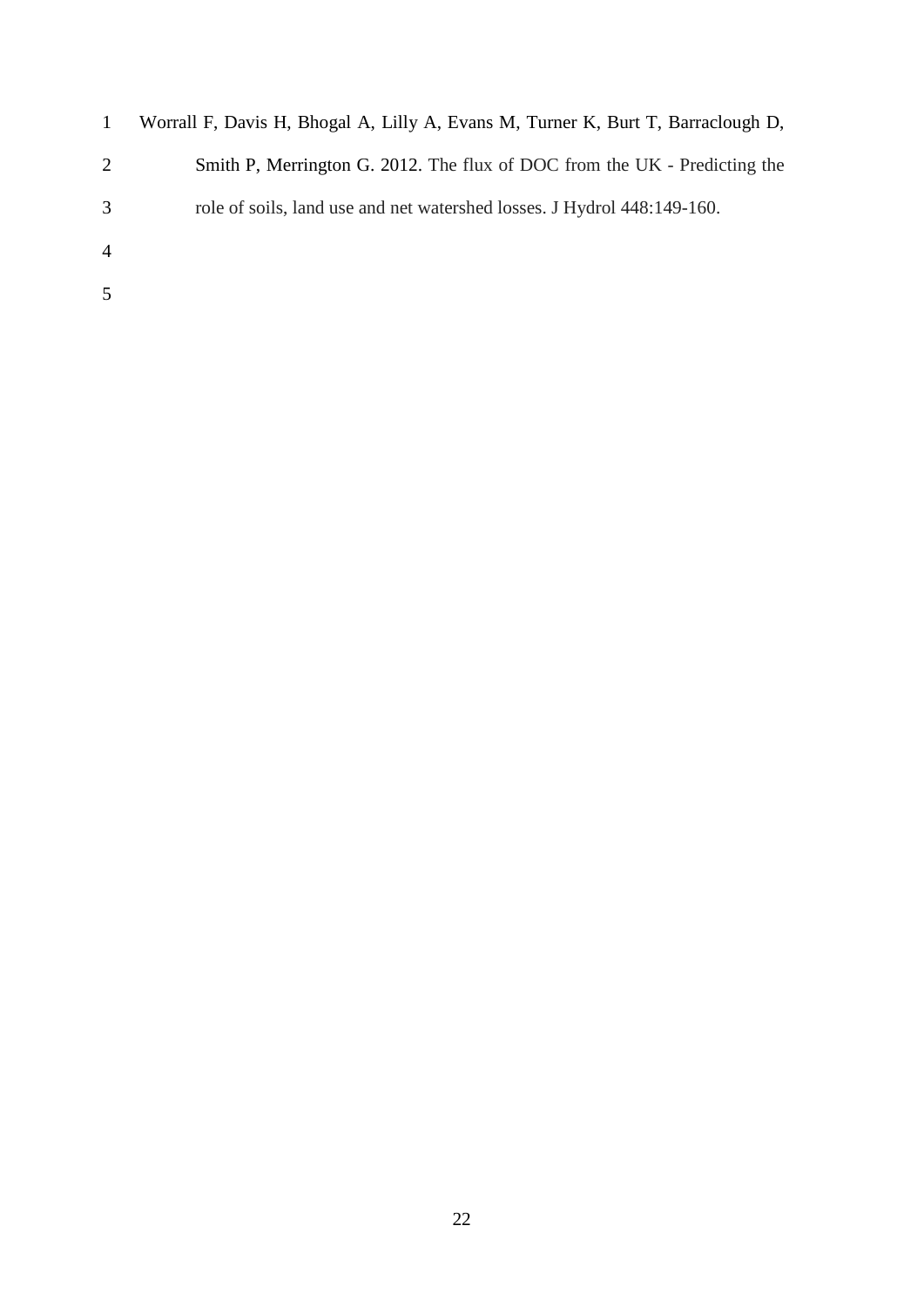# List of Tables

| $\overline{2}$ | Table 1: General characteristics of the study catchments (median discharge values are                                                                               |
|----------------|---------------------------------------------------------------------------------------------------------------------------------------------------------------------|
| 3              | for the lowest downstream site at the time of sampling)                                                                                                             |
| $\overline{4}$ | Table 2: Overall mean, standard deviation and median (n=49) concentration and                                                                                       |
| 5              | instantaneous aquatic carbon flux values                                                                                                                            |
| 6              | Table 3: Mean ( $\pm$ SE) annual evasion CO <sub>2</sub> and lateral DOC fluxes (g C m <sup>-2</sup> catchment                                                      |
| $\tau$         | $yr^{-1}$ ) from the study catchments. The measurement period for the published                                                                                     |
| 8              | DOC fluxes are in parentheses. A significant difference (paired t-test) between                                                                                     |
| 9              | catchment $CO_2$ evasion and DOC fluxes is shown by *( $p \le 0.05$ )                                                                                               |
| 10             | Table 4: Mean $\delta^{13}$ C-CO <sub>2</sub> , $\delta^{13}$ C-DOC, <sup>14</sup> C-CO <sub>2</sub> and <sup>14</sup> C-DOC ( $\pm$ SD) of evasion CO <sub>2</sub> |
| 11             | and stream DOC at sites in the UK and Finland. <sup>14</sup> C values are expressed in                                                                              |
| 12             | % modern. A significant differences (paired t-test) between the isotopic                                                                                            |
| 13             | composition of CO <sub>2</sub> and DOC ( $\delta^{13}$ C and <sup>14</sup> C) in individual catchments is                                                           |
|                |                                                                                                                                                                     |
| 14             | shown by *** ( $p \le 0.001$ ), ** ( $p \le 0.01$ ) and * ( $p \le 0.05$ )                                                                                          |
| 15             |                                                                                                                                                                     |
| 16             | <b>List of Figures</b>                                                                                                                                              |
| 17             | Figure 1: Instantaneous $CO_2$ and DOC fluxes (mg C ha <sup>-1</sup> catchment s <sup>-1</sup> ) as a function                                                      |
| 18             | of discharge $(Ls^{-1})$ . The red and blue regression lines are for DOC and evasion                                                                                |
| 19             | $CO2$ , respectively                                                                                                                                                |
| 20             | Figure 2: Relationship between (a) $\delta^{13}$ C and (b) <sup>14</sup> C for DOC and evasion CO <sub>2</sub>                                                      |
| 21             | Figure 3: Conceptual diagram to illustrate the origins, flux pathways and multiple                                                                                  |
| 22             | timescales associated with the evasion of $CO2$ at the water-atmosphere                                                                                             |
| 23             | interface in peatland streams. Although the size of the 3 evasion                                                                                                   |
| 24             | sources are similar in this diagram, they will vary from peatland to peatland                                                                                       |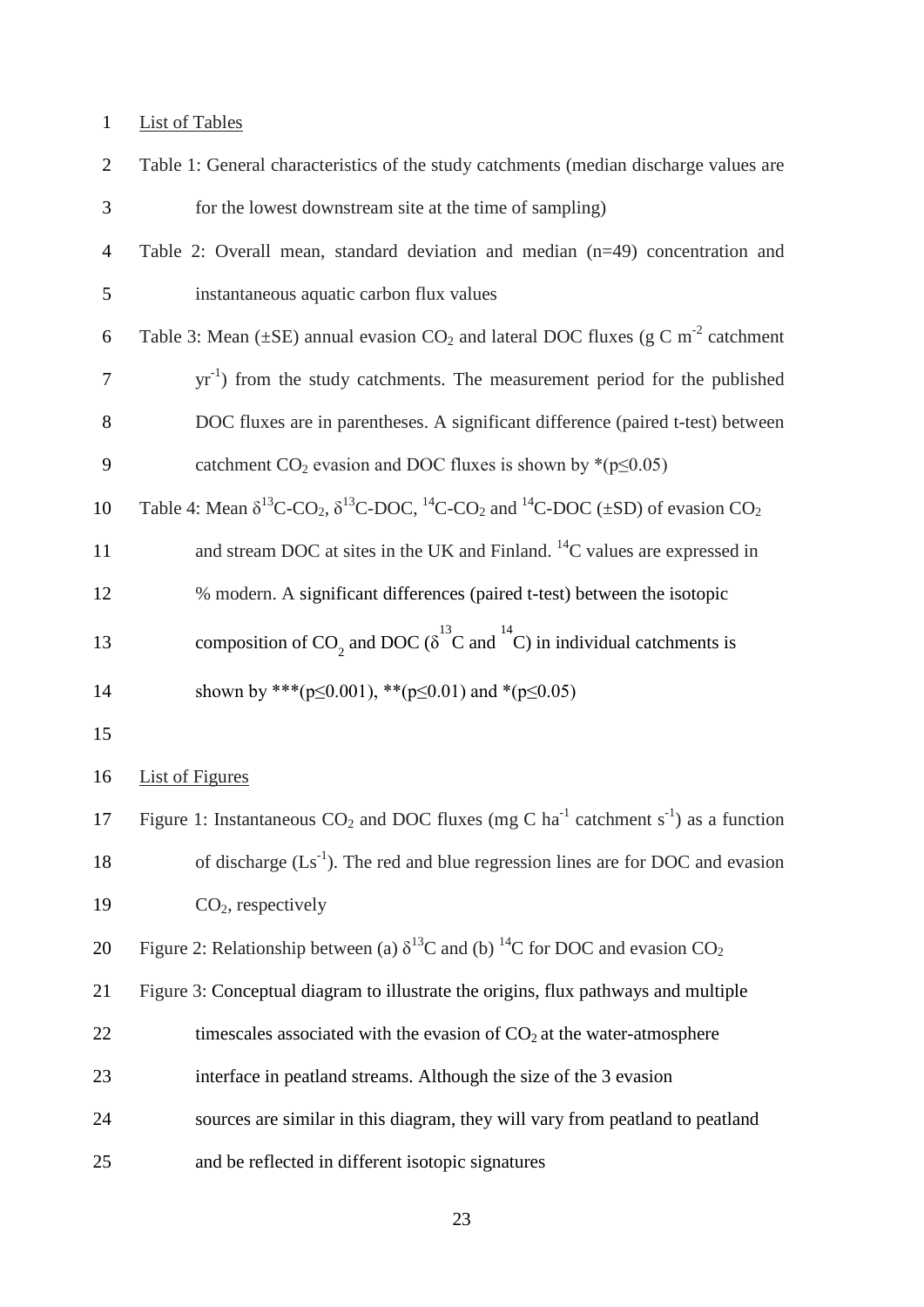## Table 1

| <b>Site</b>      | <b>Catchment</b> | <b>Annual</b>             | <b>Elevation</b> | Discharge and     |
|------------------|------------------|---------------------------|------------------|-------------------|
|                  | Area $(km^2)$    | <b>Precipitation</b> (mm) | Range (m)        | range $(Ls^{-1})$ |
| <b>Loch More</b> | 4.24             | 1129                      | 121-195          | $36(1-332)$       |
| Auchencorth      | 3.35             | 1155                      | 248-300          | $14(3-93)$        |
| <b>Moss</b>      |                  |                           |                  |                   |
| Rough Sike       | 0.83             | 1980                      | 565-746          | $12(6-114)$       |
| Hill<br>Cottage  | 0.17             | 1980                      | 545-580          | $5(2-188)$        |
| <b>Sike</b>      |                  |                           |                  |                   |
| <b>Bleaklow</b>  | 1.39             | 1200                      | 447-578          | $11(10-12)$       |
| Conwy            | 1.24             | 2200                      | 454-514          | $108(3-374)$      |
| Hafren           | 0.93             | 2726                      | 535-635          | $50(9-75)$        |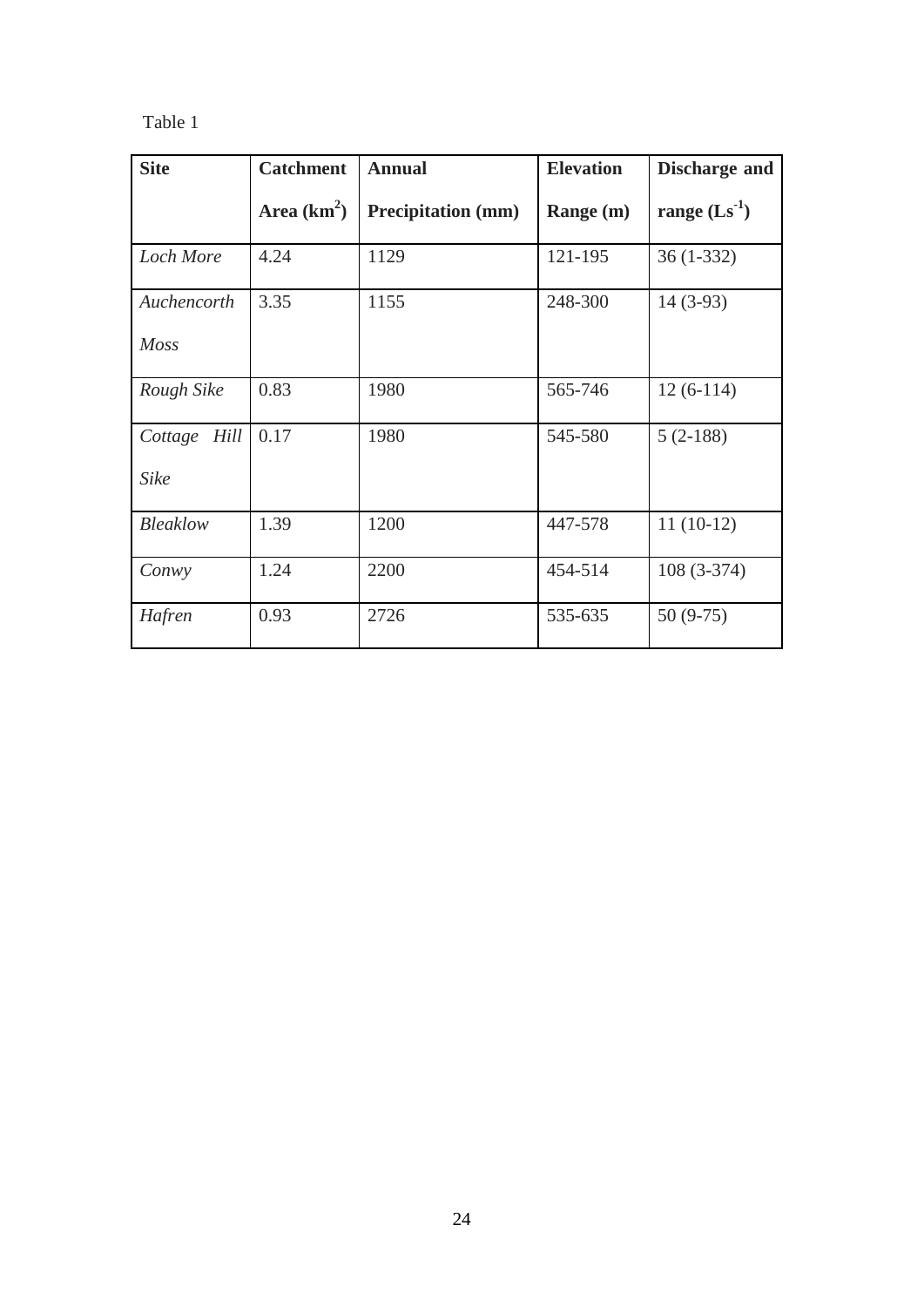| m<br>я |  |
|--------|--|
|--------|--|

| Concentration (mg $CL^{-1}$ ) |       |       |        | Flux (mg C ha <sup>-1</sup> catchment s <sup>-1</sup> ) |       |       |        |
|-------------------------------|-------|-------|--------|---------------------------------------------------------|-------|-------|--------|
|                               | Mean  | SD    | Median | Downstream                                              | Mean  | SD    | Median |
| <b>DOC</b>                    | 14.1  | 8.4   | 12.5   | <b>DOC</b>                                              | 9.24  | 28.56 | 1.79   |
| DIC                           | 3.8   | 6.0   | 2.7    | <b>DIC</b>                                              | 1.82  | 6.06  | 0.28   |
| $CO2$ -C                      | 1.4   | 1.1   | 1.1    | $CO2-C$                                                 | 0.72  | 1.68  | 0.20   |
| $CH_4$ -C                     | 0.010 | 0.025 | 0.003  | $CH_4$ -C                                               | 0.004 | 0.014 | 0.001  |
|                               |       |       |        | Evasion                                                 |       |       |        |
|                               |       |       |        | $CO_2$ -C                                               | 7.38  | 15.34 | 2.71   |
|                               |       |       |        | $CH4-C$                                                 | 0.030 | 0.081 | 0.003  |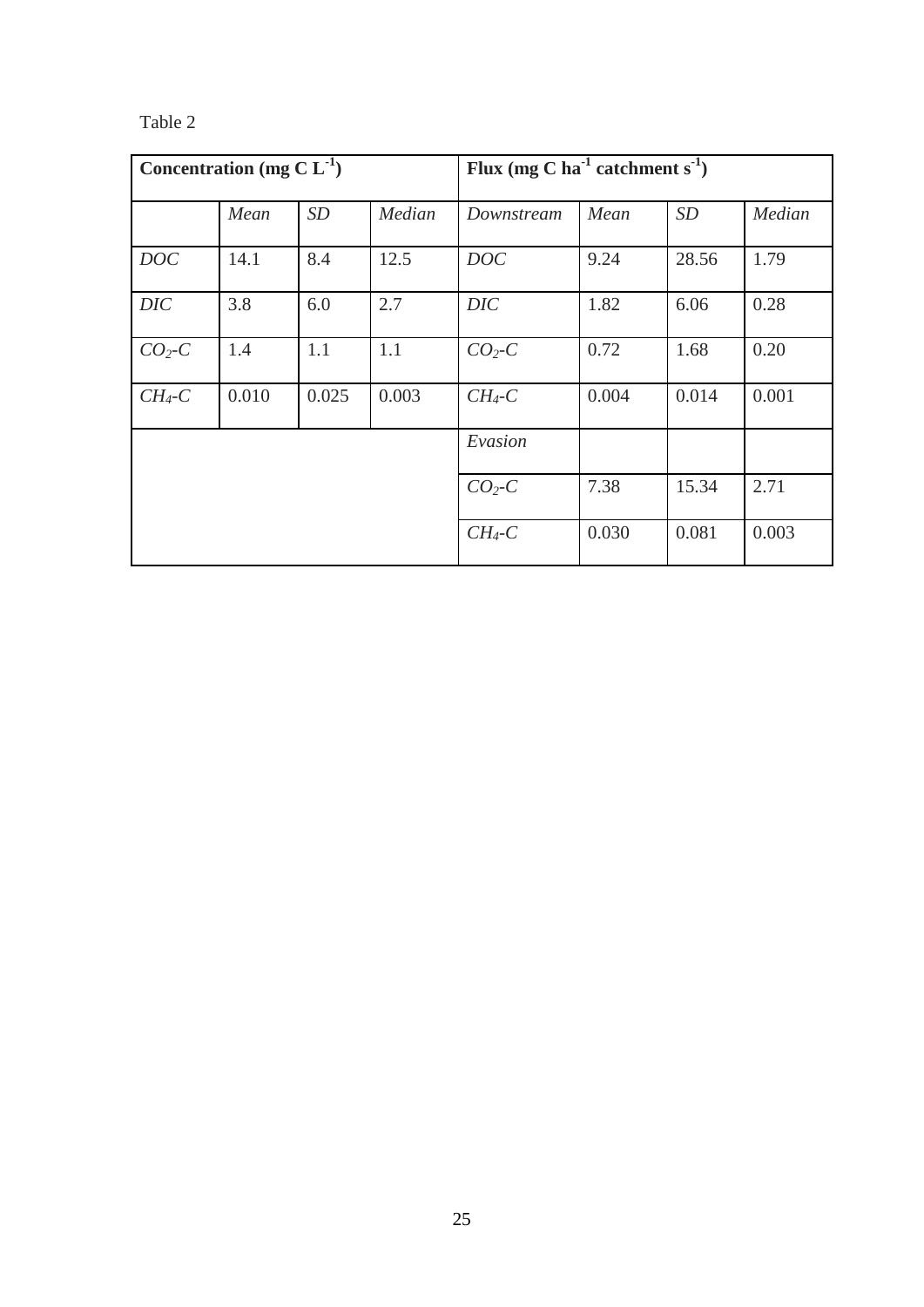## Table 3

| <b>Site</b>       | $\boldsymbol{n}$ | CO <sub>2</sub> | <b>DOC</b> | <b>Published</b>      | <b>Reference</b>     |
|-------------------|------------------|-----------------|------------|-----------------------|----------------------|
|                   |                  |                 |            | <b>DOC</b> fluxes     |                      |
| Loch More         | 5                | 71.1            | 12.3       | No data               |                      |
|                   |                  | $\pm$ 58.9      | $\pm 10.3$ |                       |                      |
| Auchencorth       | 8                | 9.2             | 7.5        | $26.9(2 \text{ yr})$  | Billett et al. 2004  |
| Moss              |                  | $\pm 3.2$       | $\pm 3.3$  | $19.3(5 \text{ yr})$  | Dinsmore et al. 2013 |
| Rough Sike        | $\overline{7}$   | 20.3            | 13.4       | 29.0 (16 yr)          | Dinsmore (unpubl)    |
|                   |                  | ±13.1           | $\pm 6.7$  |                       |                      |
| Cottage Hill Sike | 10               | 26.6            | 93.6       | 23.4 (15 yr)          | Billett et al. 2010  |
|                   |                  | $\pm 13.5$      | $\pm$ 59.7 | 57.5 $(2 \text{ yr})$ | Holden et al. 2012   |
| <b>Bleaklow</b>   | $\overline{4}$   | 18.9            | 2.3        | $16.0(3 \text{ yr})$  | O'Brien et al. 2008  |
|                   |                  | $\pm 9.7$       | $\pm 0.6$  |                       |                      |
| Conwy             | 8                | 9.3             | 28.9       | 19.3 (2 yr)           | Billett et al. 2010  |
|                   |                  | $\pm 3.5$       | ±12.4      |                       |                      |
| Hafren            | $\overline{7}$   | $21.8*$         | 5.2        | 8.4 (2 yr)            | Dawson et al. 2002   |
|                   |                  | ±7.0            | $\pm 1.4$  |                       |                      |
| Overall mean      | 49               | 23.3            | 29.1       | 25.0                  |                      |
| value             |                  | ±6.9            | ±12.9      |                       |                      |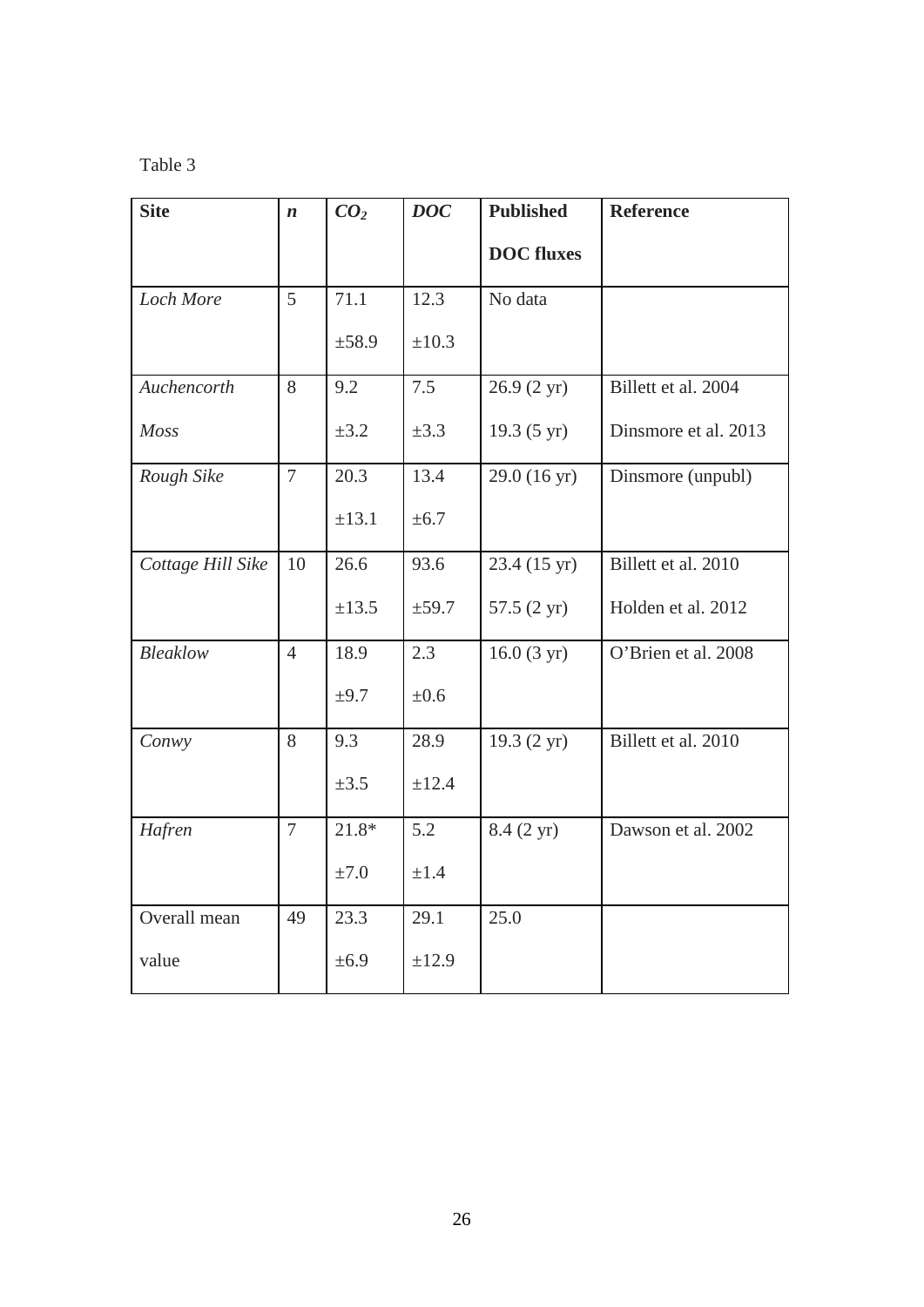| v |  |
|---|--|
|---|--|

|               | $\delta^{13}C$ |              | 14C          |              |  |
|---------------|----------------|--------------|--------------|--------------|--|
| Site          | $C-CO2$        | C-DOC        | $C-CO2$      | C-DOC        |  |
| Loch More     | $-17.5$        | $-28.2***$   | 96.30        | 109.50**     |  |
| $(n=8)$       | (±2.17)        | $(\pm 0.20)$ | (±9.27)      | $(\pm 3.59)$ |  |
| Auchencorth   | $-23.7$        | $-28.3**$    | 93.80        | 104.00*      |  |
| Moss $(n=10)$ | (±2.81)        | $(\pm 0.39)$ | (±6.18)      | $(\pm 3.88)$ |  |
| Cottage Hill  | $-18.6$        | $-28.1***$   | 96.90        | $111.00***$  |  |
| Sike $(n=11)$ | (±2.07)        | $(\pm 0.14)$ | (±2.62)      | $(\pm 2.41)$ |  |
| Conwy         | $-19.6$        | $-28.5***$   | 100.90       | $112.20***$  |  |
| $(n=8)$       | $\pm 1.00$ )   | $(\pm 0.10)$ | $(\pm 1.25)$ | $(\pm 0.83)$ |  |
| Finland       | $-25.2$        | $-28.4***$   | 107.59       | $111.11***$  |  |
| $(n=15)$      | $\pm 2.02$     | (±0.15)      | (±1.94)      | $(\pm 1.18)$ |  |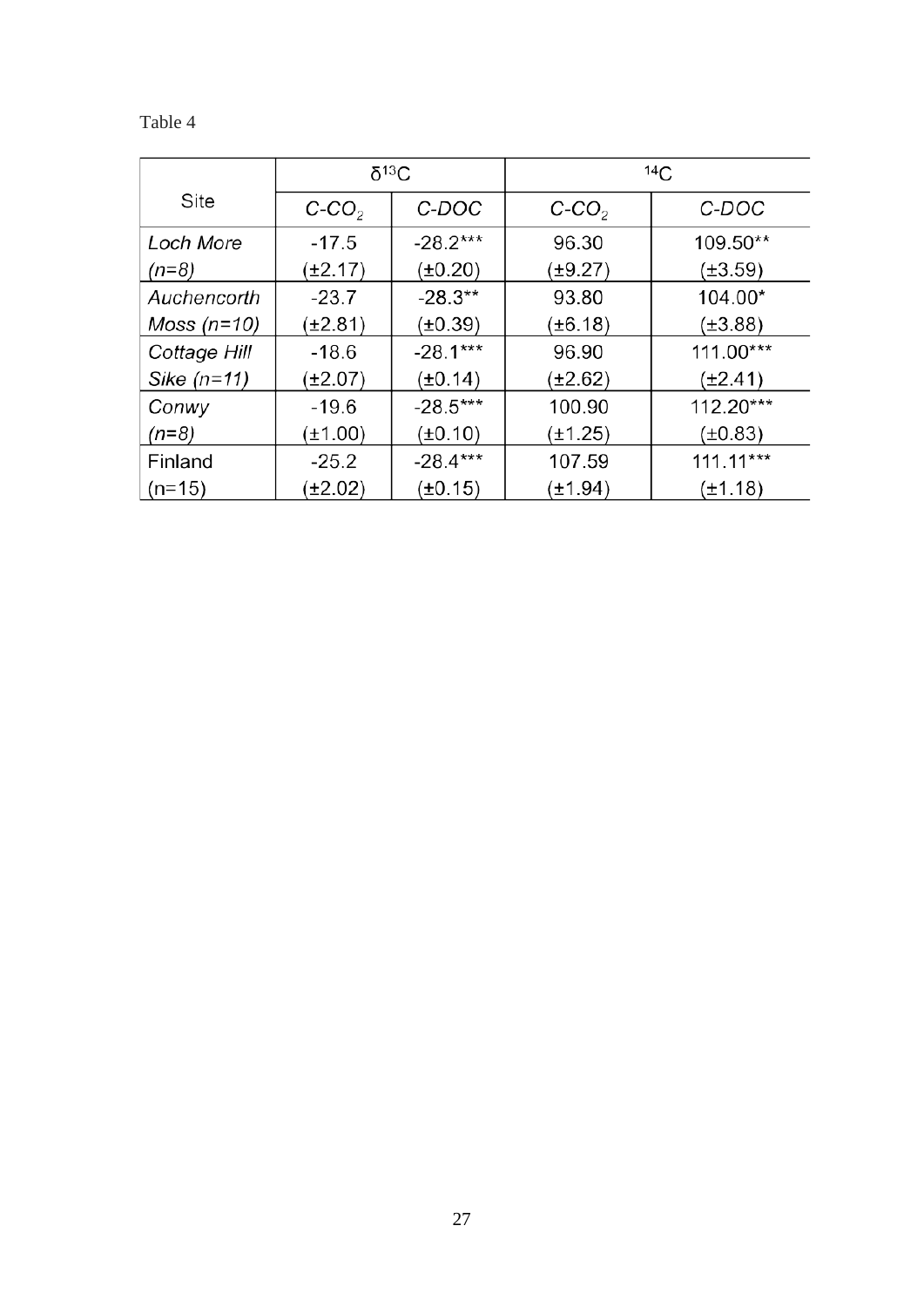

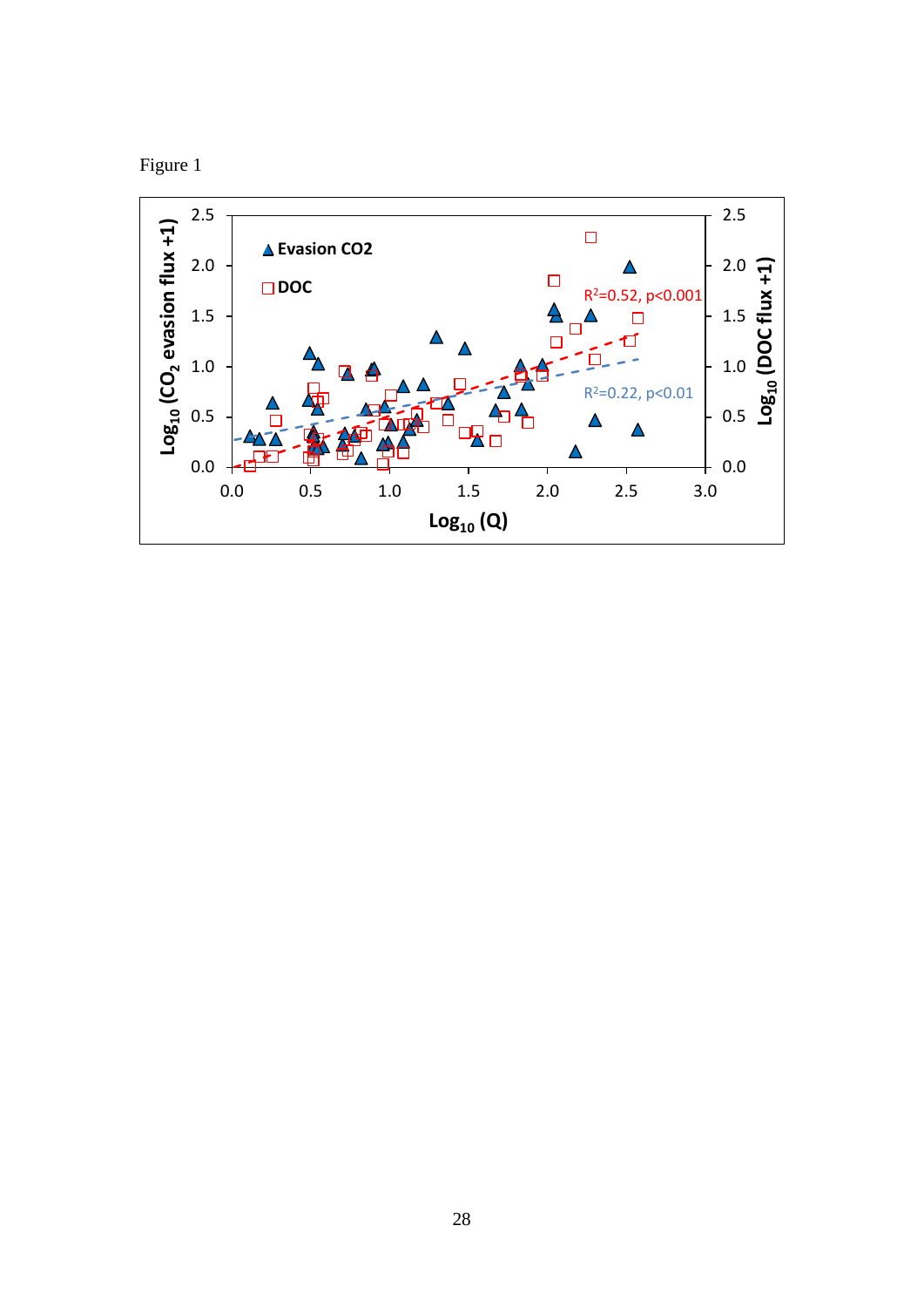Figure 2